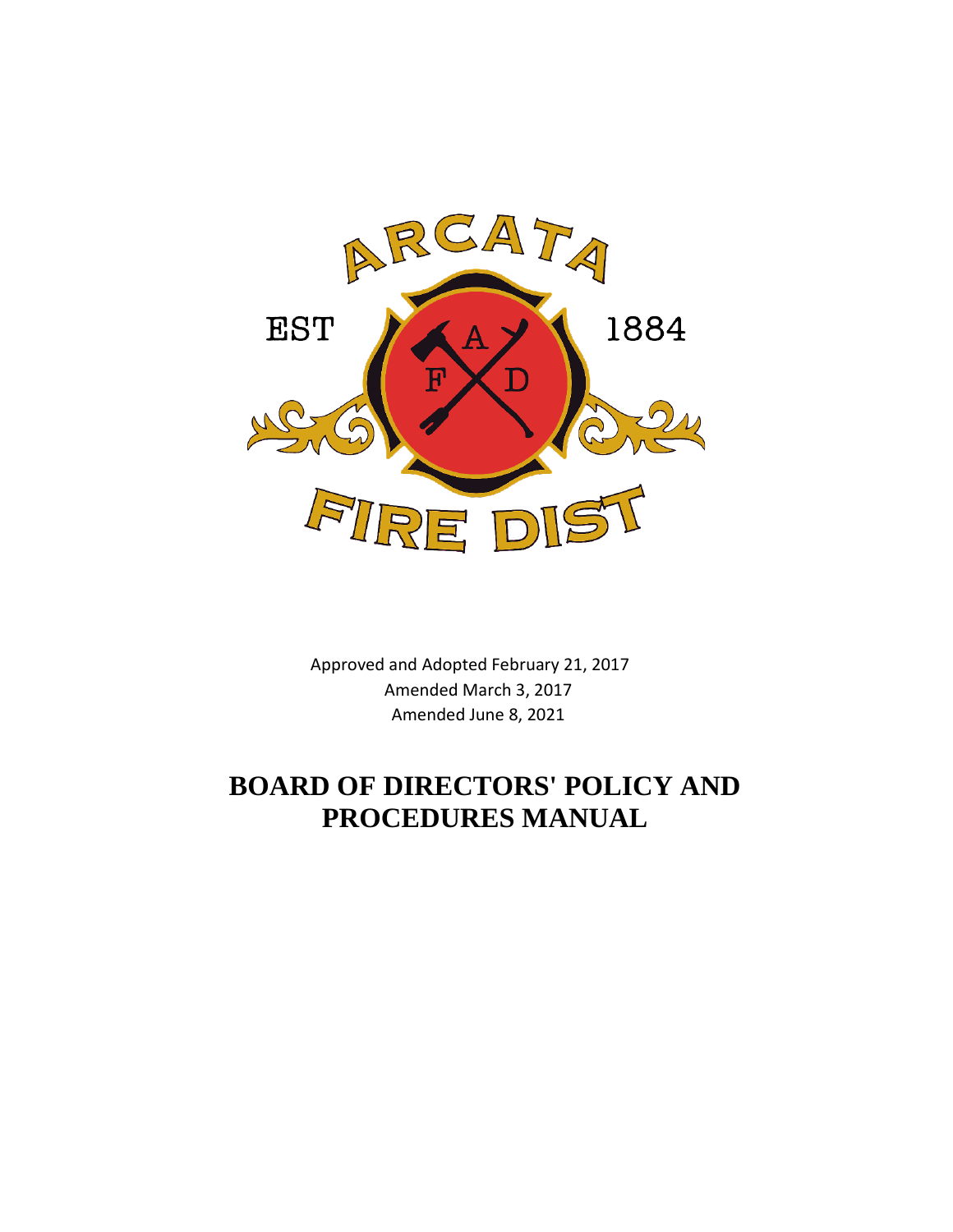# **Table of Contents**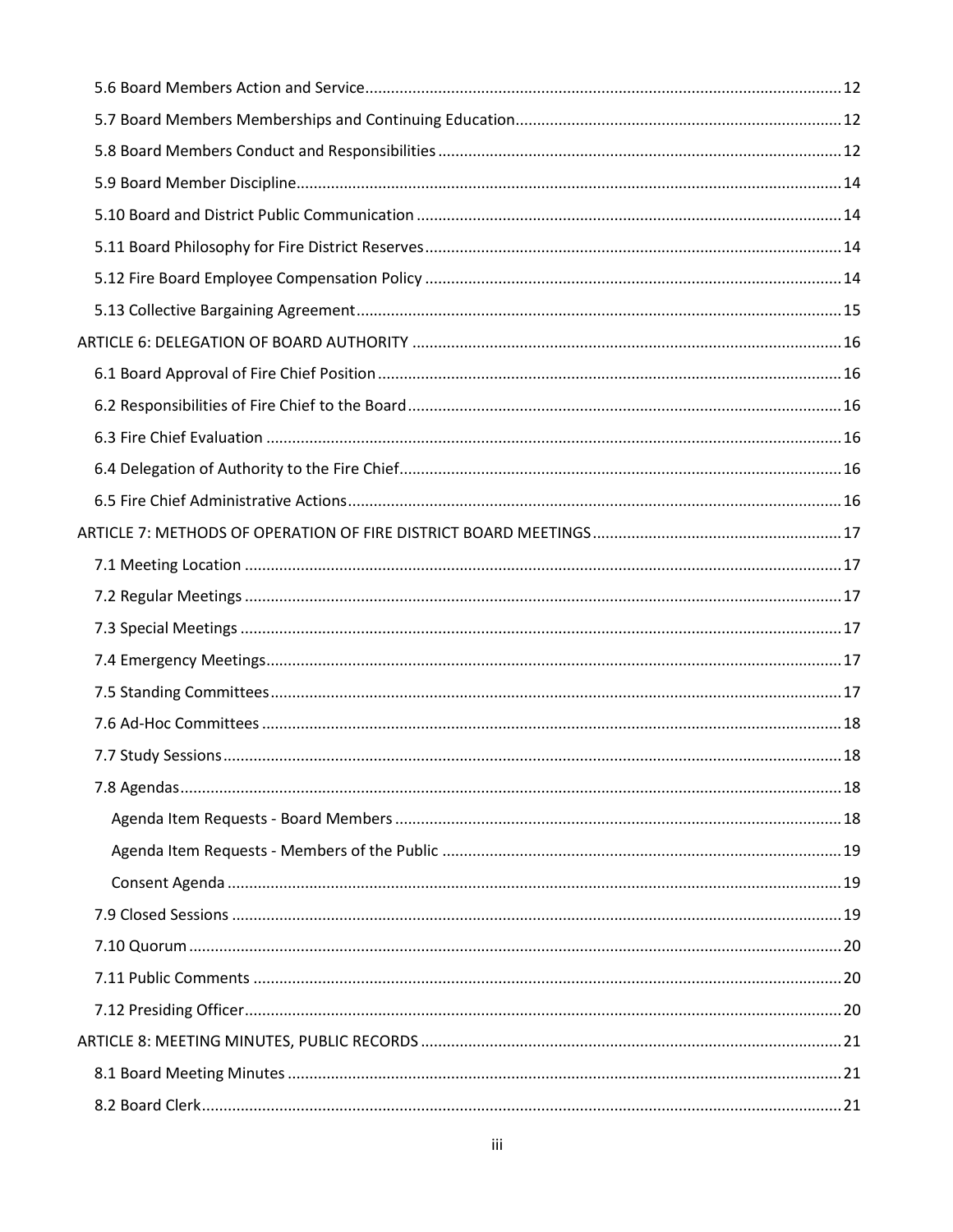| Record 28 |  |
|-----------|--|
|           |  |
|           |  |
|           |  |
|           |  |
|           |  |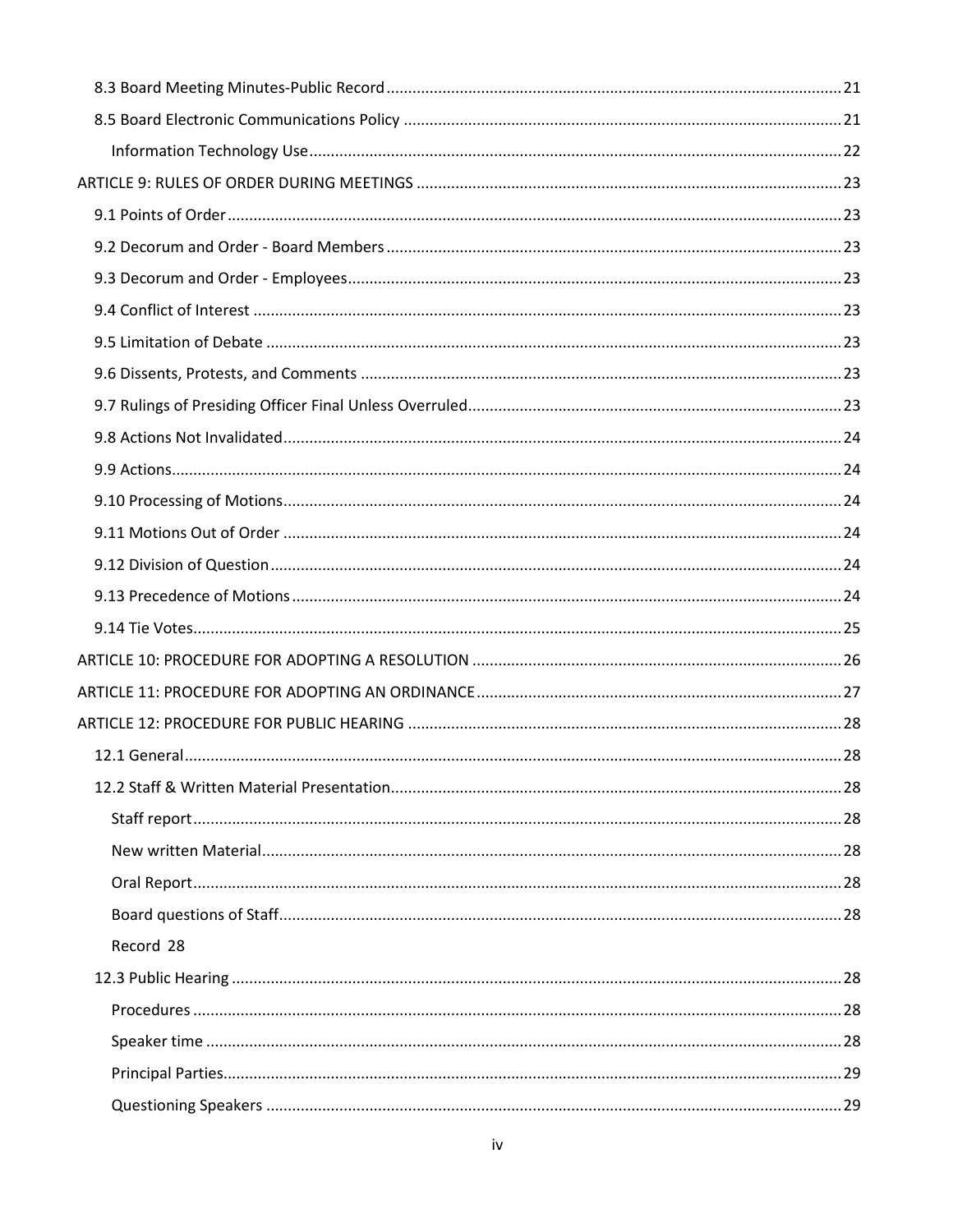| Debate 29  |
|------------|
|            |
|            |
|            |
| Actions 29 |
| Finding 30 |
|            |
|            |
|            |
|            |
|            |
|            |
|            |
|            |
|            |
|            |
|            |
|            |
|            |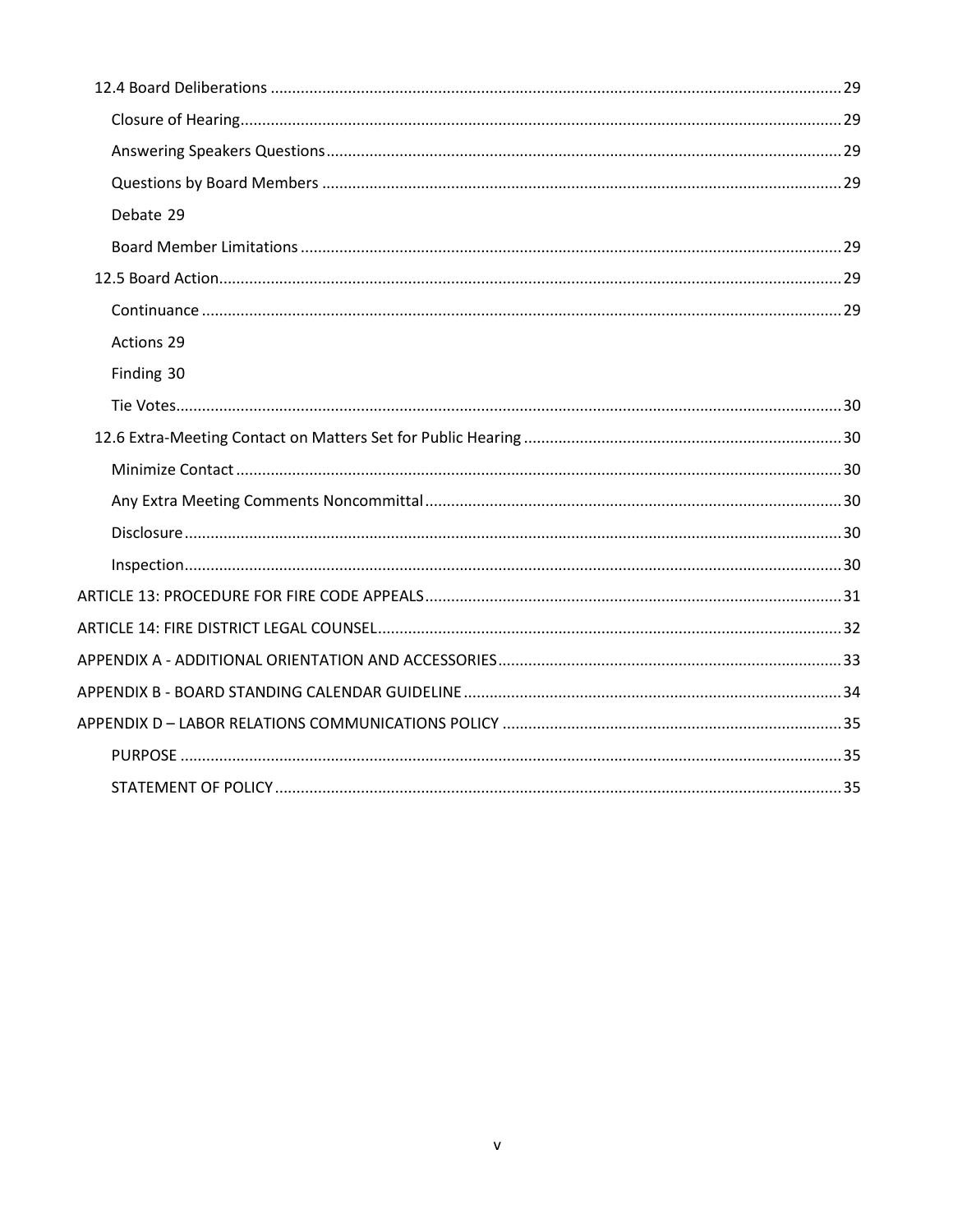# <span id="page-5-0"></span>ARTICLE 1: THE FIRE DISTRICT BOARD

## <span id="page-5-1"></span>1.1 Fire District Governing Authority

The Humboldt County Board of Supervisors established the Arcata Fire Protection District on March 10, 1958. The Fire District is a California Special District (Independent) as a local government agency with taxation authority pursuant to Government Code Section 16271.

# <span id="page-5-2"></span>1.2 Policy Adopting Governing By Policy

The policy of the District Board recognizes that one of its major functions is to serve as the policy-making body of the Fire District and to govern the activities and shape the future of the Fire District. At the same time, the Board preserves for the Fire Chief and the professional staff the responsibility of the day-to-day administration and operations of the District in a manner consistent with the policies and rules of the Board of Directors.

It is, therefore, the intent of the Board of Directors of the Arcata Fire Protection District to set forth a series of policies and board meeting procedural rules to govern the conduct and deliberations of the business conducted. These policies and procedures will also serve as a guide for the professional staff in carrying out the daily functions of the Fire District.

In addition, these policies are intended to:

- Reflect the Board's commitment to order, consistency, responsiveness, and transparency in its actions.
- Make clear and readily available to the residents of the District all relevant information about the operations of the Board.

In keeping with these principles, a current copy of the Board of Director's Policy and Procedures Manual is posted on the District's website.

## <span id="page-5-3"></span>1.3 Fire District Board Policies

It is the intent of the Fire District Board to be governed by a set of policies. The policies shall be adopted by the Board and made available as public documents. The Board is also governed by a set of Rules of Order for conducting meetings as noted in Article 9.

The policies of the District Board shall be drafted, adopted, and amended with full consideration for the Board's desire to provide fire and life safety protection of the best obtainable quality for the residents of the District within the limitations of the District's ability to support it.

The Board of Directors, as the governing body representing the people of the District, determines all questions of policy to be employed in the operation of the Fire District.

In the event that a Board Policy is found to be in conflict with state or federal law or the rules of a higher authority, that portion of such policy is automatically null and void without Board action and shall be deleted from the accumulated body of policies and rules.

If disagreement over the application, extent, or interpretation of a policy arises, the resolution of the conflict will be based on the majority opinion of the Board, at a public meeting. If such an interpretation is deemed to have future significance, an amendment to the applicable policy shall specify the intent of the Board in interpreting the policy.

Policy Adoption, Changes, Deletions, Additions, and Review: In its deliberations leading to the establishment or amendment of Board Policy, the Board's central concern will be for increased efficiency and effectiveness in carrying out the legally mandated tasks and general policies in the interest of the public good.

The District recognizes that all Board policies should remain flexible and subject to review or change as needed.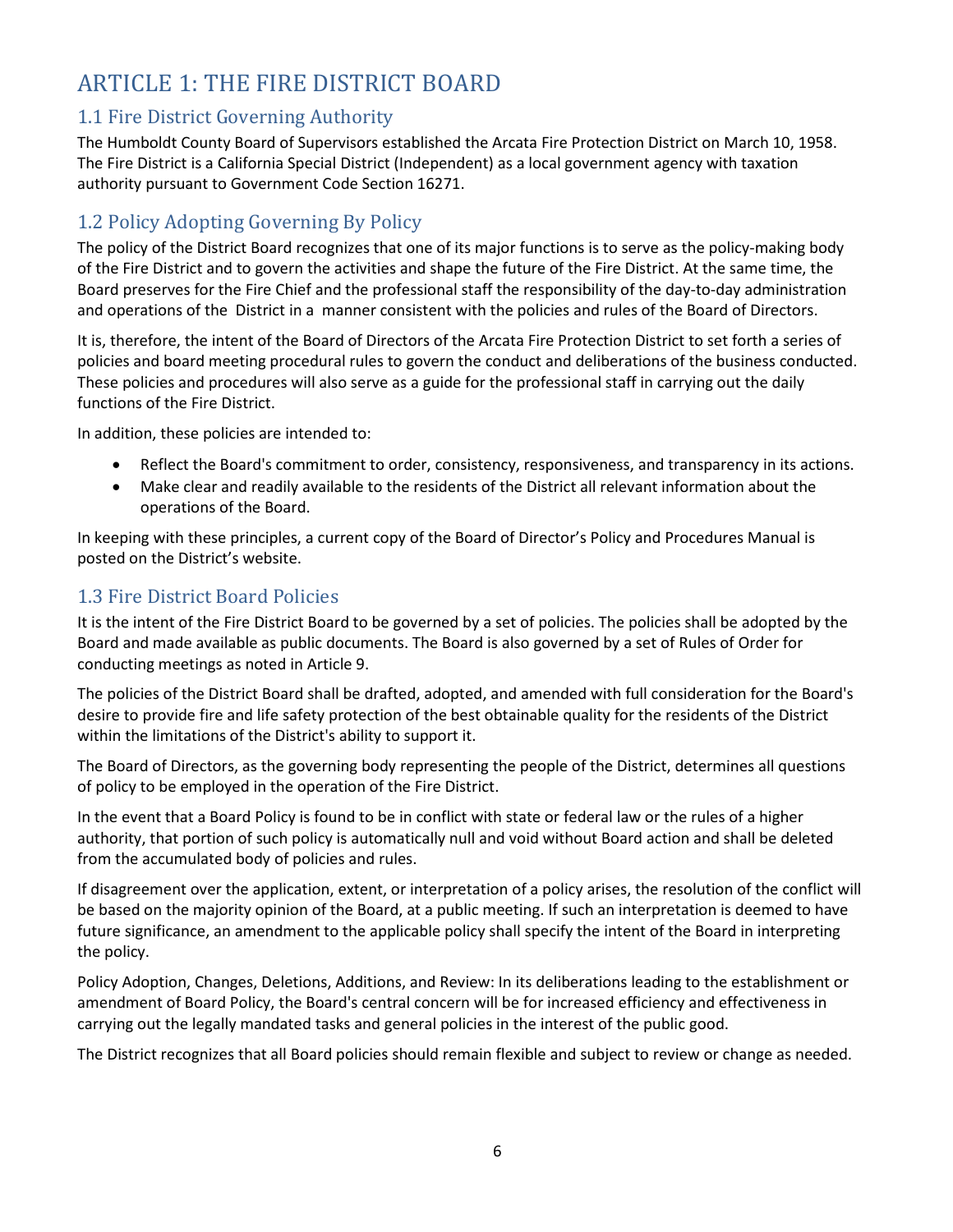# <span id="page-6-0"></span>ARTICLE 2: FIRE DISTRICT BOARD OF DIRECTORS

## <span id="page-6-1"></span>2.1 Basis of Authority

The Board of Directors is the unit of authority within the District. Apart from their normal function as a part of this unit, Directors have no individual authority. As individuals, Directors may not commit the District to any policy, act, expenditure, or give individual direction to the Fire Chief, Staff, or the District's Legal Counsel.

## <span id="page-6-2"></span>2.2 Duties

The primary responsibility of the Board of Directors is the formulation and evaluation of policy. Routine matters concerning the operational aspects of the District are delegated to professional staff members of the District. The members of the Board of Directors have the ultimate responsibility to ensure the lawful and efficient operations of the District.

The majority of the members of the Board of Directors set the official policy of the District. Said policies are to be mindful of the legal and constitutional rights of all employees and are to be set with care and in accordance with the law.

The Board is entitled to enter into all contracts on behalf of the District within the scope of its authority and in the line of duty.

Board members are expected to be familiar with the rules of the Ralph M. Brown Act ("Brown Act") regarding open meetings, required notice for meetings, and the requirements for entering into closed session.

Board members are determined to be Designated Positions under the Districts Conflict of Interest Code and as such should be familiar with California Code of Regulations, Title 2, Division 6, Section 18730, Conflict of Interest. Board members must disclose disqualifying interest and should not have involvement with Board Meeting agenda items that pose potential conflicts of interest. Board members are encouraged to contact the California Fair Political Practices Commission (FPPC) with questions or specific advice on what constitutes conflict(s) of interest. Board members are required to file Fair Political Practices Commission, Form 700, Statement of Economic Interests, upon assuming or leaving office and annually with the Clerk of the Board.

## <span id="page-6-3"></span>2.3 Attendance at Meetings

Members of the Board of Directors shall attend all regular and special meetings of the Board unless there is good cause for absence. This shall include all Committee meetings to which the Director has been assigned.

## <span id="page-6-4"></span>2.4 Attendance at Committee Meetings

Board members assigned to committees may teleconference if appropriate. Board members NOT assigned to a specific committee may not attend committee meetings, even as private citizens.

## <span id="page-6-5"></span>2.5 Attendance at Meetings via Teleconference

A Board member may attend meetings via Teleconference if the following requirements are met. If a Board Member determines that any or all of these requirements cannot be met, he/she shall not participate in the meeting via teleconference.

The following are the approved Teleconference guidelines for Board Members:

- 1. As soon as practical but before the deadline for publication of the Agenda for that meeting, written notice must be given by the Board Member to the Clerk; the notice must include the address at which the teleconference meeting will occur, the address the Board packet should be mailed to, who is to initiate the phone call to establish the teleconference connection and the phone number of the teleconference location.
- 2. The meeting agenda identifies the teleconference location and is posted at that location in an area that is accessible and visible 24 hours a day for the same amount of time required for a normal Agenda. This is usually 72 hours for regular meetings of all types and 24 hours for special and emergency meetings. The Board Member is responsible for posting the notice in the remote location, or having the Agenda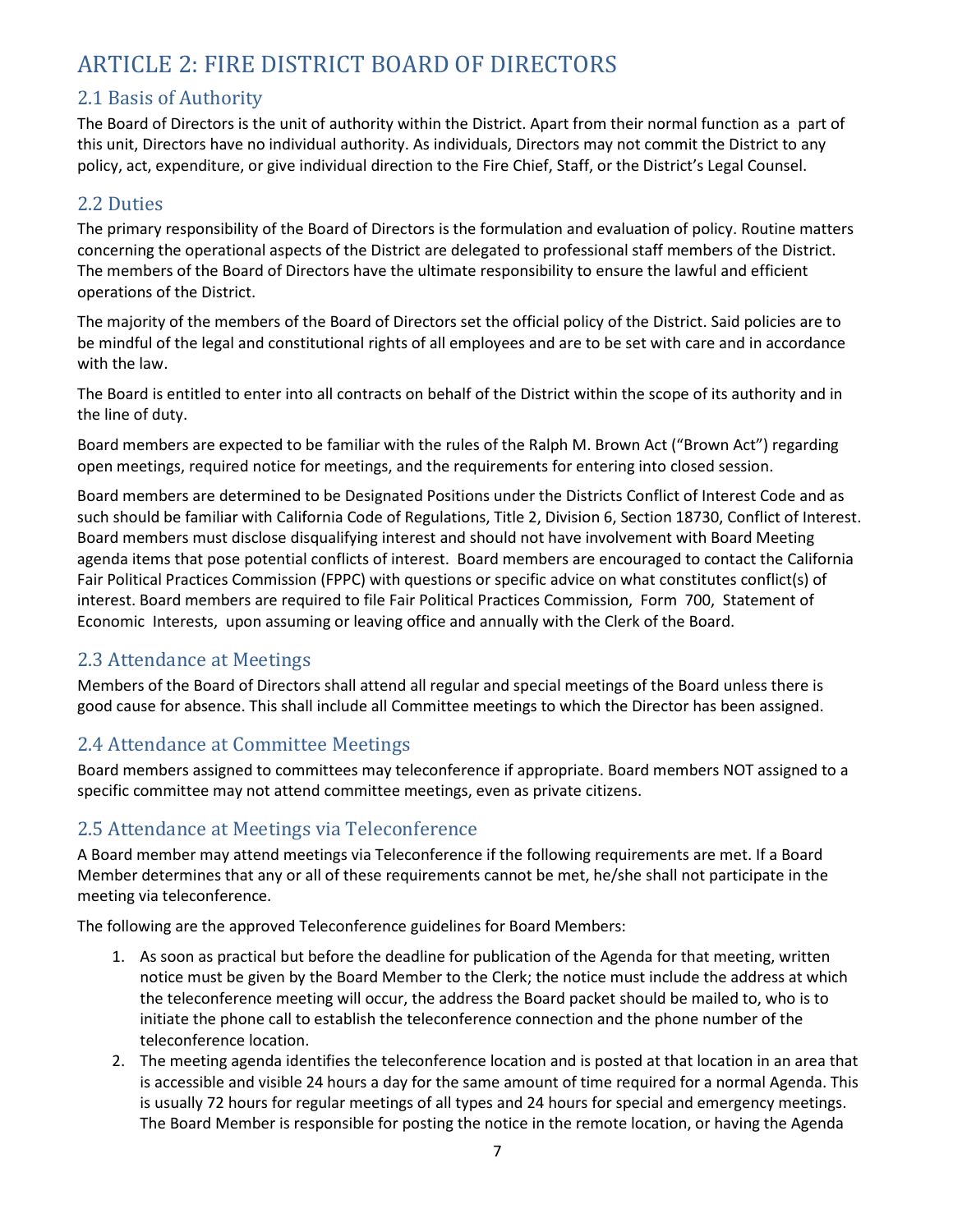posted by somebody at the location and confirming that it has been posted the required number of hours in advance of the meeting.

- 3. The teleconference location is open and fully accessible to the public, and fully accessible under ADA throughout the entire meeting. These requirements apply to private residences, hotel rooms, and similar facilities, all of which must remain open and accessible throughout the meeting, without required identification or registration. The teleconference technology used is open and fully accessible to all members of the public. Persons with disabilities requesting accommodations in the technology used at the teleconference location must provide their request to the District at least 24 hours before the start of the meeting. Members of the public who attend the meeting at teleconference locations have the same opportunity to address the Board from the remote location that they would if they were present in the Board Meeting location. The teleconference location must not require an admission fee or any payment for attendance.
- 4. The Board Member must state at the beginning of the meeting that the posting requirement was met.
- 5. All votes taken during those meetings shall be by roll call vote.
- 6. During the teleconference meeting, at least a quorum of the Board must participate from locations within the District's boundaries.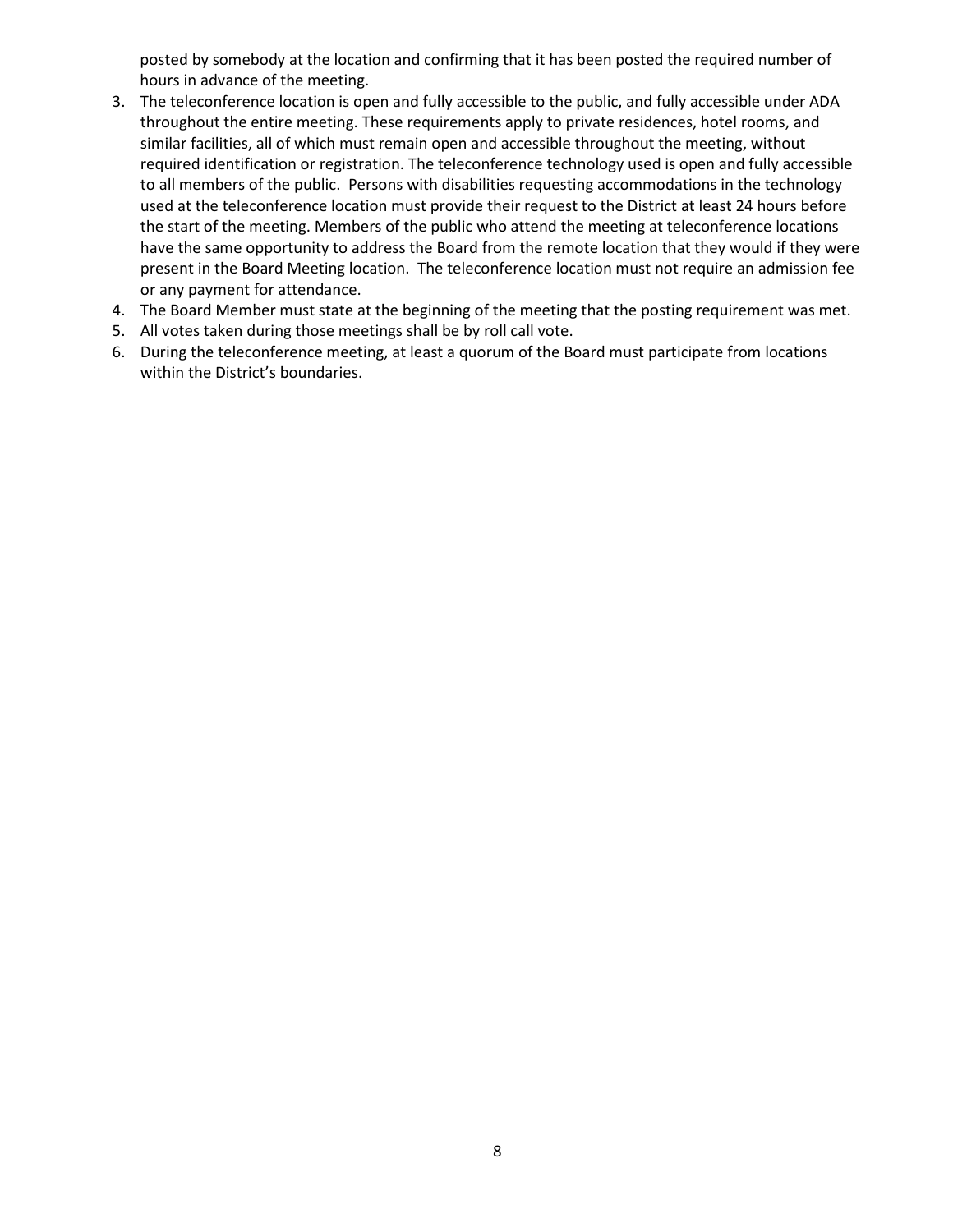# <span id="page-8-0"></span>ARTICLE 3: MEMBERSHIP OF THE FIRE DISTRICT BOARD

The Board of Directors of Arcata Fire Protection District shall consist of five (5) members serving four-year, staggered terms. By state law, a resident of the District who is a registered voter over 18 years of age living within the Division which they will represent, shall be eligible to serve as a Board member. The election of the Board members shall be conducted as provided by California Law.

## <span id="page-8-1"></span>3.1 Board Orientation

#### <span id="page-8-2"></span>Board Candidate Orientation

The Fire Chief and the Board President (or designee, should the current Board President be a candidate for reelection) are responsible for the appropriate orientation of candidates who have filed for the Board in an election year. Candidates should be invited to attend this orientation as scheduled by the Fire District.

#### <span id="page-8-3"></span>New Board Member Orientation

The Fire Chief in cooperation with the Board President (or designee) shall be responsible for the appropriate orientation and training of new Board members prior to taking their seat on the Board.

The orientation and training session for new Board members shall be for information purposes only to acquaint them with the facilities, equipment, and personnel of the Fire District and provide an overview and/or copies (if requested) of:

- 1. Fire Board Policies and Procedures (this Manual)
- 2. District boundaries
- 3. Labor and other major contracts
- 4. Brown Act Summary
- 5. Other Matters Concerning Conflict of Interest
- 6. The current Fire District budget
- 7. Board Resolutions
- 8. District Ordinances
- 9. Any other important issues or training
- 10. After taking office, the new Board Member will be provided with additional orientation and issued certain items.

## <span id="page-8-4"></span>3.2 Training, Education and Conferences

Members of the Board of Directors are encouraged to attend educational conferences and professional meetings when the purpose of such activities is to improve District operation. Board members may also attend or observe certain District training classes as approved by the Fire Chief. The internal training calendar will be provided to the Board members. Directors are encouraged to minimize expense to the District by using online courses where possible.

#### <span id="page-8-5"></span>External Training

It is the policy of the District to encourage Board development and excellence of performance by reimbursing expenses incurred for tuition, travel, lodging, and meals because of training, educational courses, participation with professional organizations, and attendance at local, state, and national conferences associated with the interests of the District.

In the event a Board Director desires to attend training for the District, the request should be made to the Board at a public meeting. The request will then be included as part of the annual budget process.

The Board Clerk is responsible for arranging for Directors for conference and registration expenses, and for per diem (at Fire District mandated per diem allowance.) Per Diem, when appropriate, shall include reimbursement of expenses for meals, lodging, and travel. All expenses for reimbursement shall be submitted to the Board Clerk, together with validated receipts. Expenses to the District for Board of Directors' training, education, and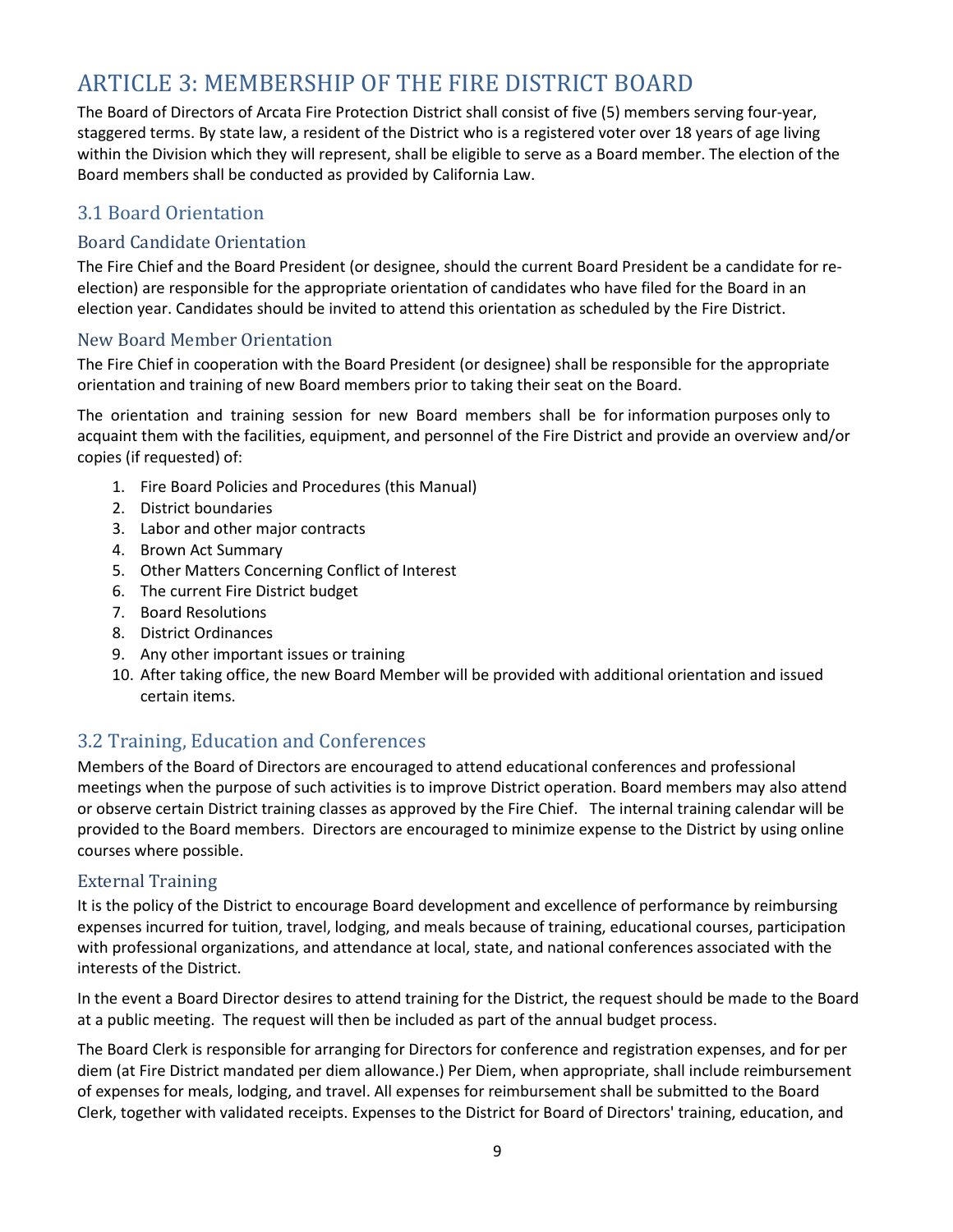conferences should be kept to a minimum by utilizing recommendations for transportation and housing accommodations put forth by the Fire Chief and by the adopted budget amounts.

- 1. Utilizing hotel(s) recommended by the event sponsor to obtain discounted rates, Directors traveling together whenever feasible and economically beneficial, and requesting reservations sufficiently in advance, when possible, to obtain discounted airfares and hotel rates.
- 2. A Director shall not attend a conference or training event for which there is an expense to the District if it occurs after they have announced their pending resignation, or if it occurs after an election in which it has been determined that, they will not retain their seat on the Board.
- 3. Upon returning from seminars, workshops, conferences, etc., where expenses are reimbursed by the District, Directors will either prepare a written report for distribution to the Board or make a verbal report during the next regular meeting of the Board. Said report shall detail what was learned at the sessions that will be of benefit to the District. Materials from the sessions may be delivered to the District office to be included in the District library for the future use of other Directors and staff.

#### <span id="page-9-0"></span>Internal District Training

Board members are encouraged to observe fire ground and disaster training events, to foster a better understanding of the knowledge, skills, and abilities required of Command Staff and Line personnel in performing their duties. Request for attendance shall be submitted to the Fire Chief in advance of the training for approval.

## <span id="page-9-1"></span>3.3 Directors' Compensation and Reimbursement

The Fire District does not provide financial compensation to Board members for attending Board meetings.

Director compensation can be modified by vote of the Board per Health and Safety Code Section 13857.

## <span id="page-9-2"></span>3.4 Directors' Apparel and Equipment

The District may provide a District "Director" official nametag, Arcata Fire District plastic laminated photo identification with lanyard. All of the above items should be displayed only while conducting official District business.

Board members shall not be issued, pagers, radios, or any device that is capable of two-way communication on local, county, state, or federal emergency frequencies or channels. For safety reasons, Board members shall not use two-way communications devices on emergency frequencies or channels without proper license, training, and authorization from the Chief.

District issues I.D's, are to be returned to Fire District upon completion of service.

## <span id="page-9-3"></span>3.5 Board Member Inaction

Pursuant to California Government Code Section 1770(g) an office becomes vacant for *"ceasing to discharge the duties of his or her office for the period of three consecutive months, except when prevented by sickness, or when absent from the state with the permission required by law.*"

Filling vacancies in the office of a Director shall be in accordance with California Government Code Section 1780. Generally, vacancies may be filled by appointment (by the current Board) or by special election.

## <span id="page-9-4"></span>3.6 Board Elections

When a District election is to be held to elect members to the District Board, the elections officer shall cause the following information to be published in accordance with California Law:

- 1. The date of the election;
- 2. The Board positions to be voted upon;
- 3. The latest date candidates may file for office.

The County Clerk, serving as elections officer, has total responsibility for the conduct and administration of District elections.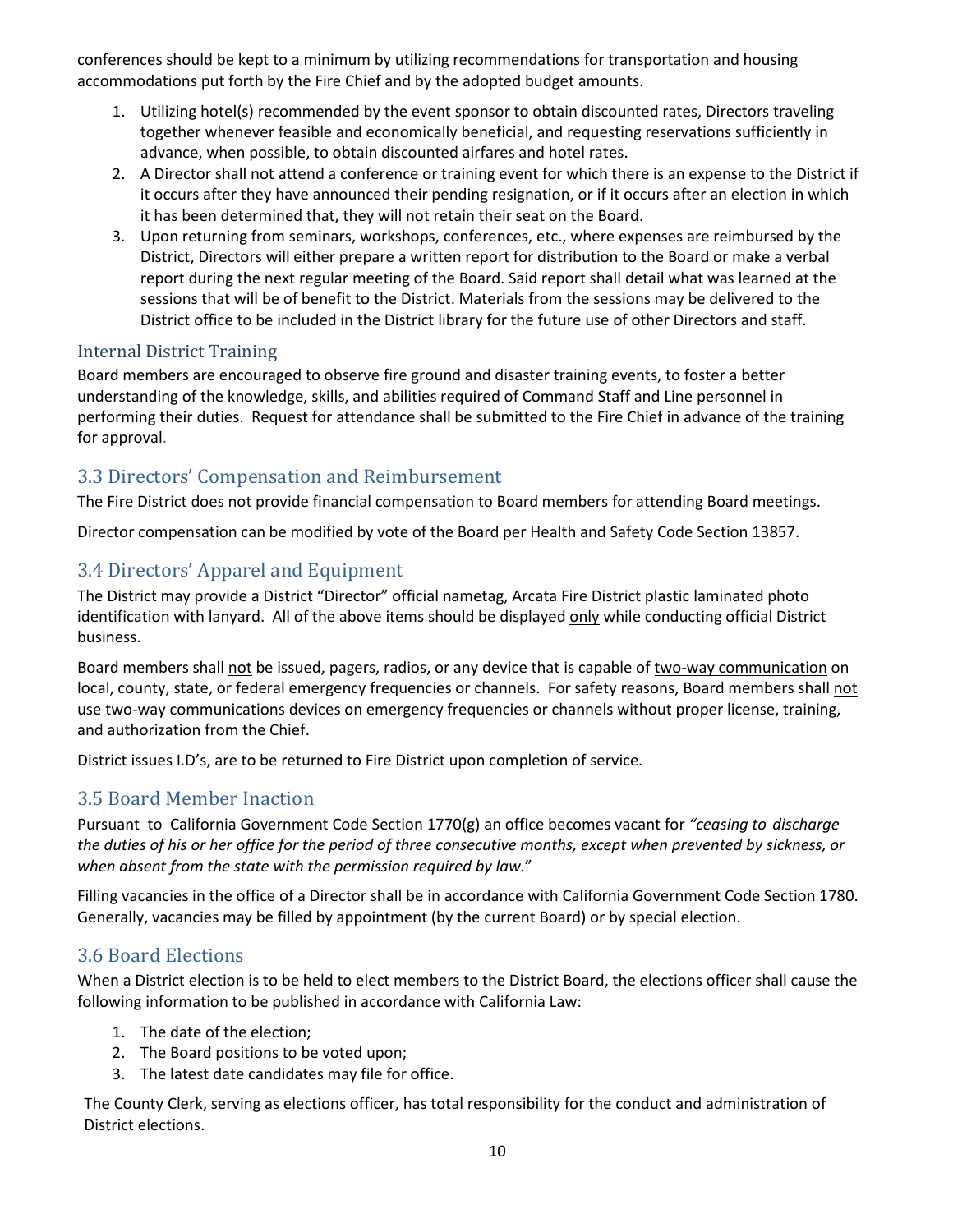# <span id="page-10-0"></span>ARTICLE 4: OFFICERS AND COMMITTEES OF DISTRICT BOARD

It shall be a policy of the Fire District Board to elect officers of the Board during the month of December.

#### <span id="page-10-1"></span>4.1 Board Officers

The Board will hold annual elections at its December meeting for President and Vice President. The terms for President and Vice President shall commence on the first day of January and end on the thirty-first day of December. The President and Vice President shall be elected for a one-year term with no officer serving more than two consecutive terms in any one position. The Vice President shall become President upon the death, incapacitation, resignation, or removal of the President. In the case that the Vice President succeeds to the Presidency, the Board shall elect a new Vice President at its next meeting. The Board may extend the limit on consecutive terms for an officer from two years to three years by a "super-majority" vote of the Board. Greater than 79 percent of the current Board members must approve such an extension.

#### <span id="page-10-2"></span>4.2 President Duties

- a) Presiding Officer of the Board meetings.
- b) Shall collaborate with the Fire Chief to determine the agenda for each Board meeting.
- c) Shall sign all documents on behalf of the Board and District as required.
- d) Shall have the same rights and responsibilities as other Directors to participate in and vote at Board meetings.

#### <span id="page-10-3"></span>4.3 Vice President Duties

The Vice President shall serve as acting President in the absence or temporary disability of the President. The Vice President shall become President upon the death, resignation, or removal of the President.

## <span id="page-10-4"></span>4.4 Board Standing Committees and Liaisons

Through the open meeting process, the Board of Directors shall outline and/or approve the duties and responsibilities of individual Board members appointed to committees. No more than two Board members shall serve on standing and ad hoc committees. Ad hoc committees shall be considered dissolved upon submission of the final report unless their standing is continued by a vote of the majority of the Board members.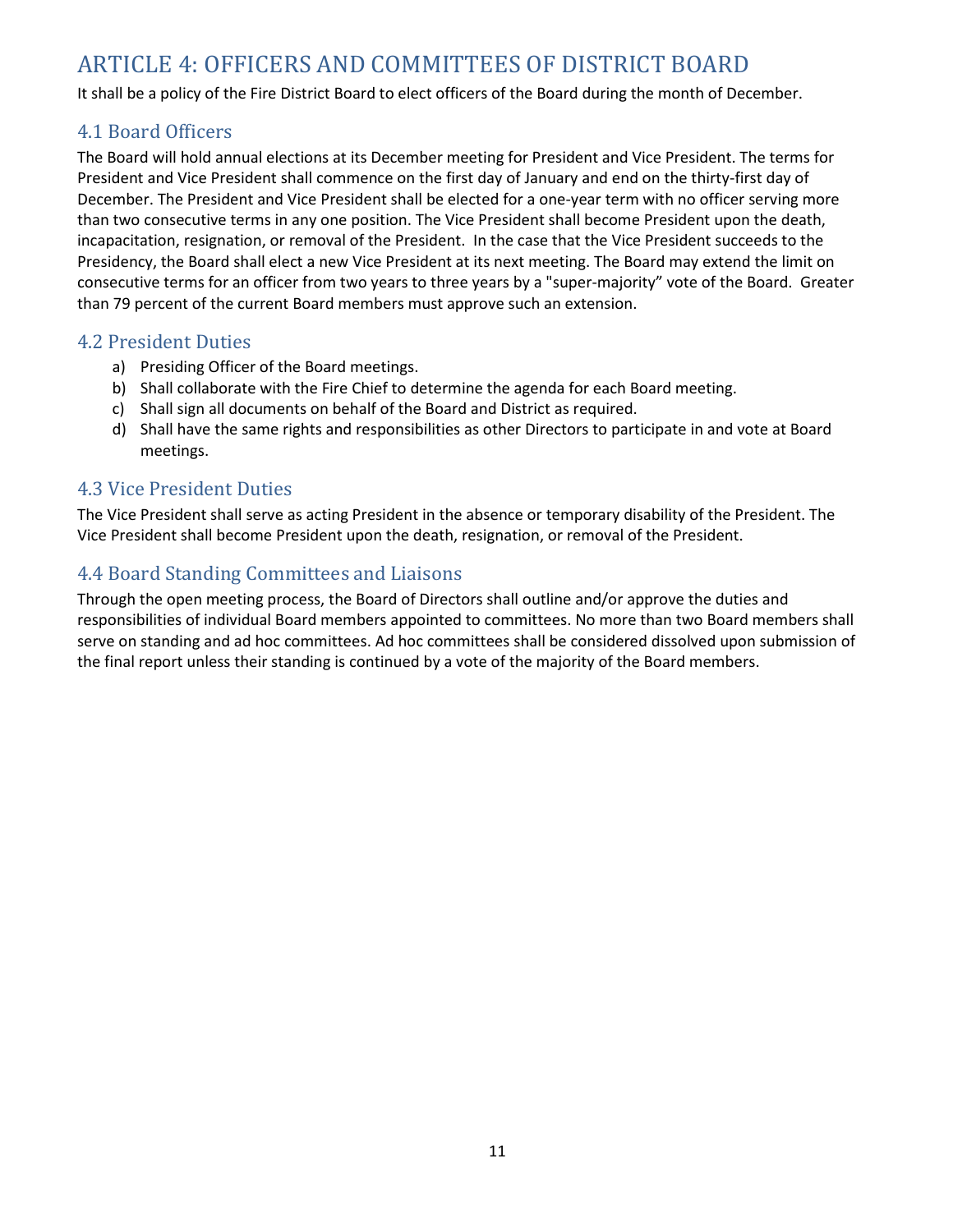# <span id="page-11-0"></span>ARTICLE 5: POWERS AND DUTIES OF THE FIRE DISTRICT BOARD

It is the policy of the Fire District Board to exercise those powers granted to it by California Law and to carry out those duties assigned to it as may best meet the fire and life-safety needs of the District.

## <span id="page-11-1"></span>5.1 Board Responsibilities and Duties of Fire Chief

Important activities of the Fire Board are the formulation of policies and rules regarding Fire District programs and services. In carrying out its legislative and policy-making responsibility, the Board shall delegate the administrative, personnel, and executive functions to the Fire Chief.

## <span id="page-11-2"></span>5.2 Code of Ethics

Board members shall attend a two-hour Ethics Training for local agency officials, every two years, as required by AB1234.

## <span id="page-11-3"></span>5.3 Board Members Meeting Participation

The basic manner in which members fulfill their office must be at a regular, special, committee, or workshop meeting, and will be a matter of public record. The method of participation is discussion, deliberation, debate, and voting. All members, including the President, are expected to participate fully in deliberation and voting.

## <span id="page-11-4"></span>5.4 Board Members Decorum

It is understood that Board Members will not always agree. Board members have the right to maintain and express differing viewpoints, styles, opinions, and values. Nonetheless, Board members should aspire to respect the dignity of their office and to observe common standards of decorum to the extent possible.

In order to assist in the governing of the behavior between and among members of the Board of Directors, the following rules shall be observed:

- The dignity, style, values, and opinions of each Director shall be respected.
- Responsiveness and attentive listening in communication is encouraged.
- The needs of the District's constituents should be the priority of the Board of Directors.

Differing viewpoints are healthy in the decision-making process. Individuals have the right to disagree with ideas and opinions, but without being disagreeable. Once the Board of Directors takes action, Directors should commit to supporting said action, and not to create barriers to the implementation of said action.

## <span id="page-11-5"></span>5.5 Board Members Responsibility to Constituents

Board Members, individually and collectively, act as representatives of the citizens of the Fire District in maintaining and promoting fire and life-safety needs of the District.

## <span id="page-11-6"></span>5.6 Board Members Action and Service

Board Members' decisions and actions shall best serve the needs of District citizens in light of available resources and information available to the Board at the time such decisions or actions are made.

## <span id="page-11-7"></span>5.7 Board Members Memberships and Continuing Education

The Fire District Board encourages members to participate in organizations such as the Fire District Association of California, California Special District Association, and others with similar benefits to the District. Through the yearly Budget process, membership fees and reasonable expenses for meetings, seminars, and training sessions may be considered for payment by the Fire District.

## <span id="page-11-8"></span>5.8 Board Members Conduct and Responsibilities

The Fire District Board Members shall observe the following code of conduct designed to guide their actions in carrying out their responsibilities. A Fire District Board Member should strive to:

1. Understand that their basic function is "policy" and not "administration".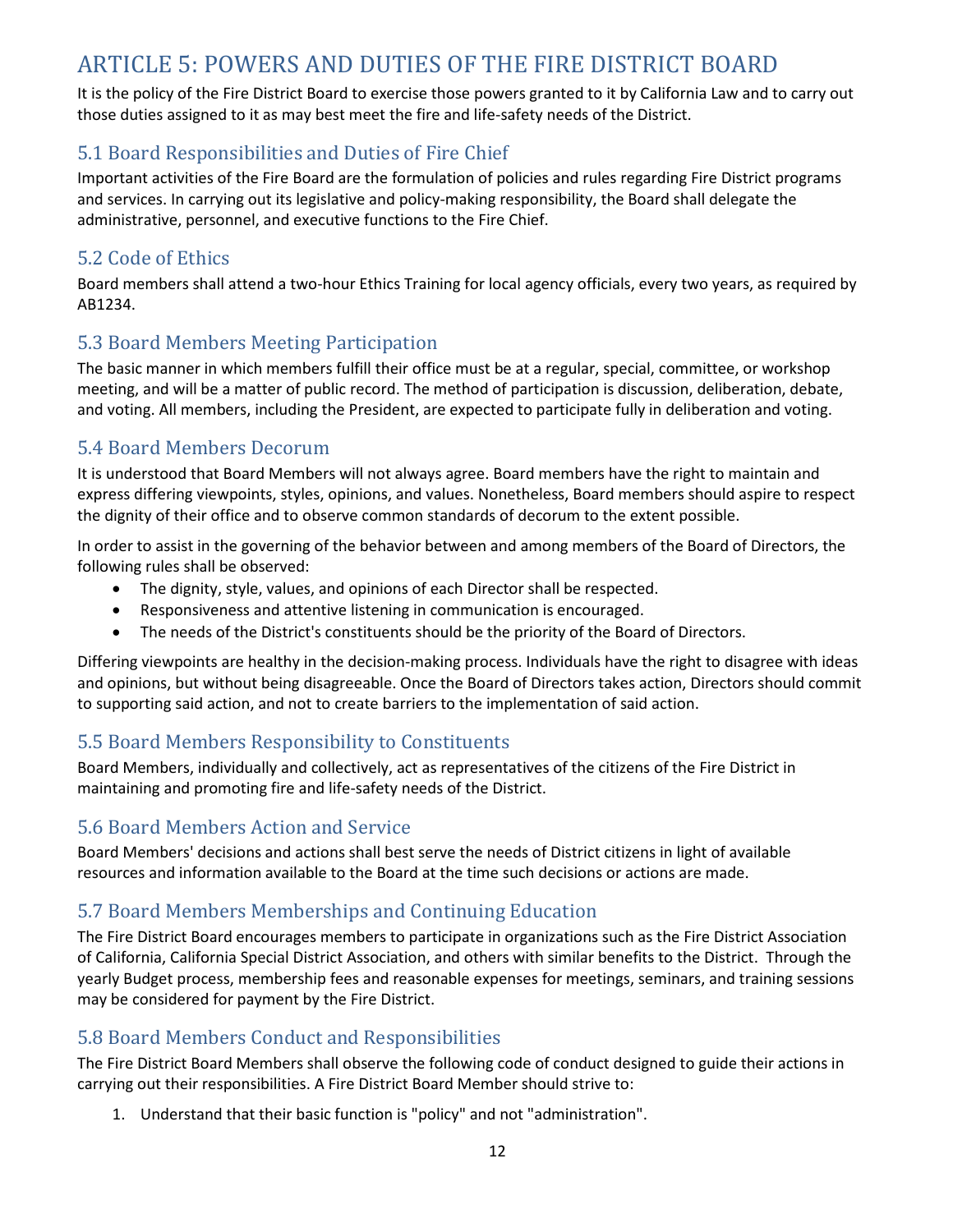- 2. Not make commitments outside of Board meetings on any matter relating to the Fire District, which should come before the Board as a whole.
- 3. Whenever possible, utilize the "Reports and Requests" Section of meeting agendas to educate Board Members about information obtained outside of scheduled meetings (either during one-on-one or while in attendance at public or other meetings) that may be relevant to the District.
- 4. Recognize that they have no legal status to act for the Board outside of official meetings, without specific approval from a quorum of the Board of Directors.
- 5. Respect the rights of Fire District constituents to be heard at official meetings within established parameters and guidelines for public testimony.
- 6. Make decisions only after available facts bearing on a question have been presented and discussed.
- 7. Accept the principle of "majority rule" in Board decisions.
- 8. Recognize that the Fire Chief should have full administrative authority for properly discharging duties within the limits of established Board policies.
- 9. Recognize that the Fire Chief or designee is the technical advisor to the Board.
- 10. Present personal criticisms, complaints, or problems regarding Fire District operation directly to the Fire Chief and discuss them at a regular meeting only after failure of an administrative solution.
- 11. Declare conflicts of interest into the public record.
- 12. Conduct all Fire District business in an ethical manner.
- 13. Not use their position on the Fire District Board in any way, whatsoever, for access to personal gain.
- 14. Position themselves so as not to interfere with emergency operations or become a distraction to Command or staff, if observing Fire District personnel while they are engaged in District business or emergency operations.
- 15. Observe the chain of command under the direction of the Fire Chief or their authorized designee as defined by the Incident Command System (ICS, if assigned to the Emergency Operations Center (EOC) during an emergency or disaster operation.
- 16. Maintain a work environment free of all forms of harassment, discrimination, and retaliation. All Directors must be familiar with and in compliance with the District's Policy prohibiting such behaviors. All new Directors shall participate in Harassment, Discrimination, and Retaliation Training within one year of joining the Board if they have not already done so.
- 17. Give staff and contemporaries the respect and consideration due to skilled professional personnel.

Directors are also responsible for monitoring the Fire Chief's progress in attaining District goals and objectives while pursuing its mission. Directors shall practice the following:

- 1. When seeking clarification on informational items, Directors may directly approach the Fire Chief or appropriate staff to obtain information needed to supplement, upgrade, or enhance their knowledge to improve legislative decision-making.
- 2. When handling complaints from residents and property owners of the District employees, said complaints shall be referred directly to the Fire Chief.
- 3. When handling items related to safety, safety concerns, or hazards shall be reported to the Fire Chief or in their absence, the Duty Chief.
- 4. When seeking clarification for policy-related concerns, especially those involving personnel, legal action, land acquisition and development, finance, and programming, said concerns shall be referred directly to the Fire Chief.
- 5. When approached by District personnel concerning specific District policy, Directors shall direct inquiries to the appropriate staff supervisor if known. The Fire Chief shall also be made aware of personnel concerns.

The work of the District is a team effort. All individuals shall work together in the collaborative process, assisting each other in conducting the affairs of the District. When responding to constituent requests and concerns, Directors shall be courteous, positively responding to individuals and routing their questions through appropriate channels and to responsible management personnel.

Directors function as a part of the whole. As such, issues of concern involving the Fire District should be brought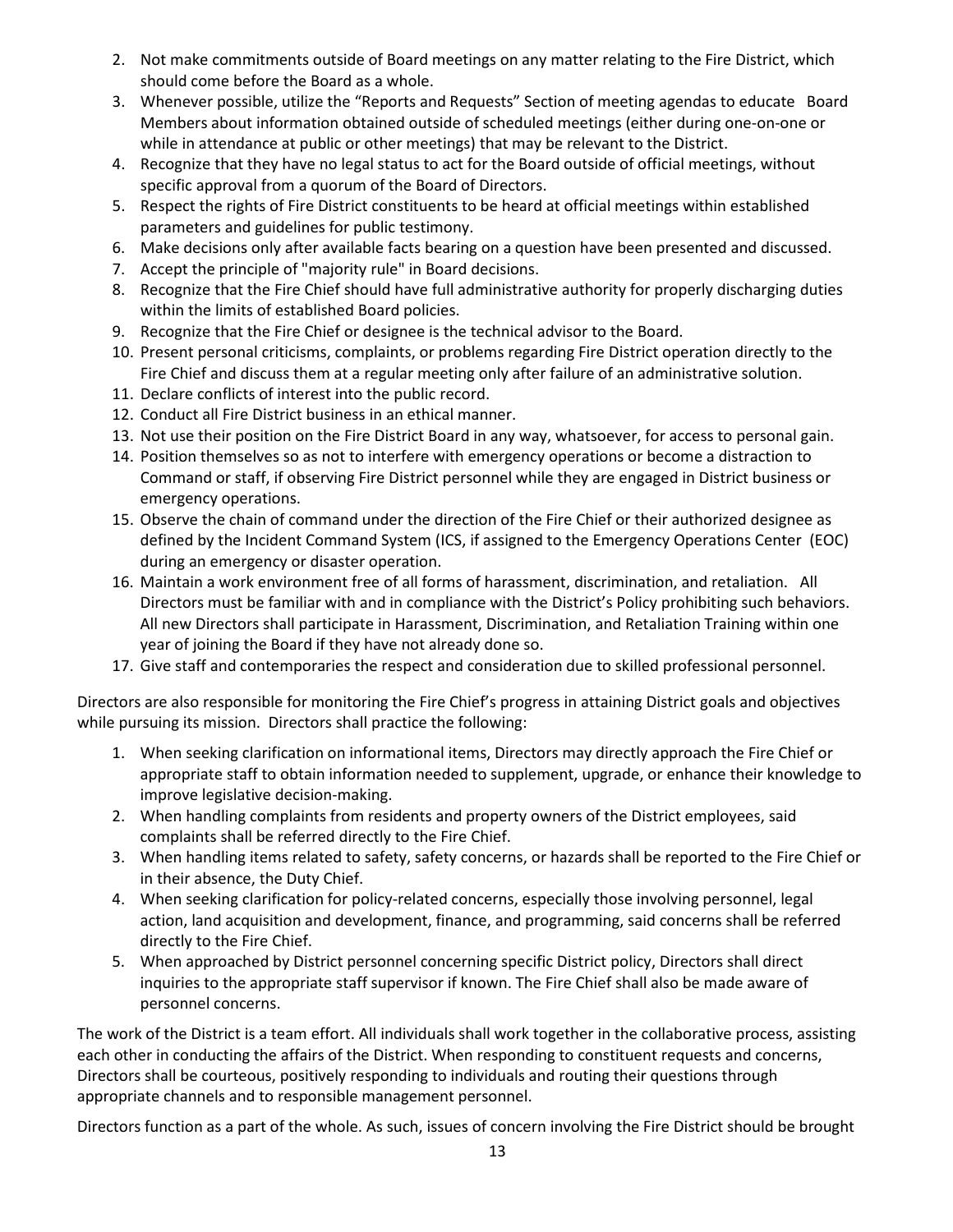to the attention of the Board as a whole, rather than to individual members selectively.

## <span id="page-13-0"></span>5.9 Board Member Discipline

Censure: The Board reserves the right to censure, criticize, disapprove, or condemn actions taken by individual Board members if their actions exceed the grounds of authority conferred upon Board members by the law or if by their actions, they fail to fulfill their fiduciary duty to the District.

The right to censure a fellow elected official is established by case law. Censure is a disciplinary matter and, as such, the person who is proposed for censure has a right to due process (i.e. hearing on the charges). Boards may also pass resolutions criticizing, disapproving, or condemning a Board member for their conduct.

## <span id="page-13-1"></span>5.10 Board and District Public Communication

In the course of normal events, Board members should refer news media inquiries to the Fire Chief as the District's designated spokesperson.

However, Board members as elected officials have all of the rights and privileges of any private citizen to speak with the news media. If a Board member finds it necessary to speak to the media regarding the Fire District, that member should be clear that they are speaking as an individual and not as a spokesperson for the Board. In order to speak for the Board, any individual Board member must be authorized by the Board. When speaking to the media on matters not related to the Fire District, any Board member should clearly state that they are speaking as a private citizen and not as a Board member.

# <span id="page-13-2"></span>5.11 Board Philosophy for Fire District Reserves

The Fire District's Reserve Policy has been developed to ensure adequate ongoing funding for operating expenses and liabilities to maintain funds for specific purposes and future uncertainties and to uphold the District's investment-grade bond ratings. In addition, the District is to maintain a minimum fund balance of at least 50 percent of the operating revenues in the General Fund at Fiscal Year-End. The policy also ensures that the District's fiscal management adheres to all related Government Accounting Standards with proper classifications applied to all Reserve Funds. Specifically, the District maintains classified Reserve funds for the following:

- General Fund (Committed)
- AFPD Contingency Designation (Assigned)
- AFPD Public Employees Retirement System (PERS) Designation (Assigned)
- AFPD Capital Improvements Designation (Assigned)

## <span id="page-13-3"></span>5.12 Fire Board Employee Compensation Policy

The Fire Board values its represented and unrepresented employees and seeks to provide equitable compensation for each group and classification.

**Principle No. 1 – Recruitment and Retention:** Compensation should, when economically feasible, be set at a level sufficient to recruit and retain employees who are qualified and committed to providing high-quality services to the community. One critical measure of whether compensation meets this criterion is whether there are a sufficient number of qualified applicants for advertised job openings.

**Principle No. 2 – Fairness:** The Board should strive to ensure its compensation program is fair and equitable from all legitimate perspectives, including the perspectives of the community, labor, and management. The District may choose to survey public and private employers to evaluate the appropriateness and fairness of its compensation program. The Board is directly accountable to the District's constituents, and the Board accordingly retains the discretion to determine the fairness of all compensation programs.

**Principle No. 3 – Transparency:** Compensation for all District employees should be 100% transparent – i.e., the public should be able to see all pay elements, including the cost of all health, pension, and welfare benefits, applicable to each employee. District pay packages should be simple and easily understood. Safeguards must be in place to prevent abuses such as pension spiking and maximizing overtime through manipulation.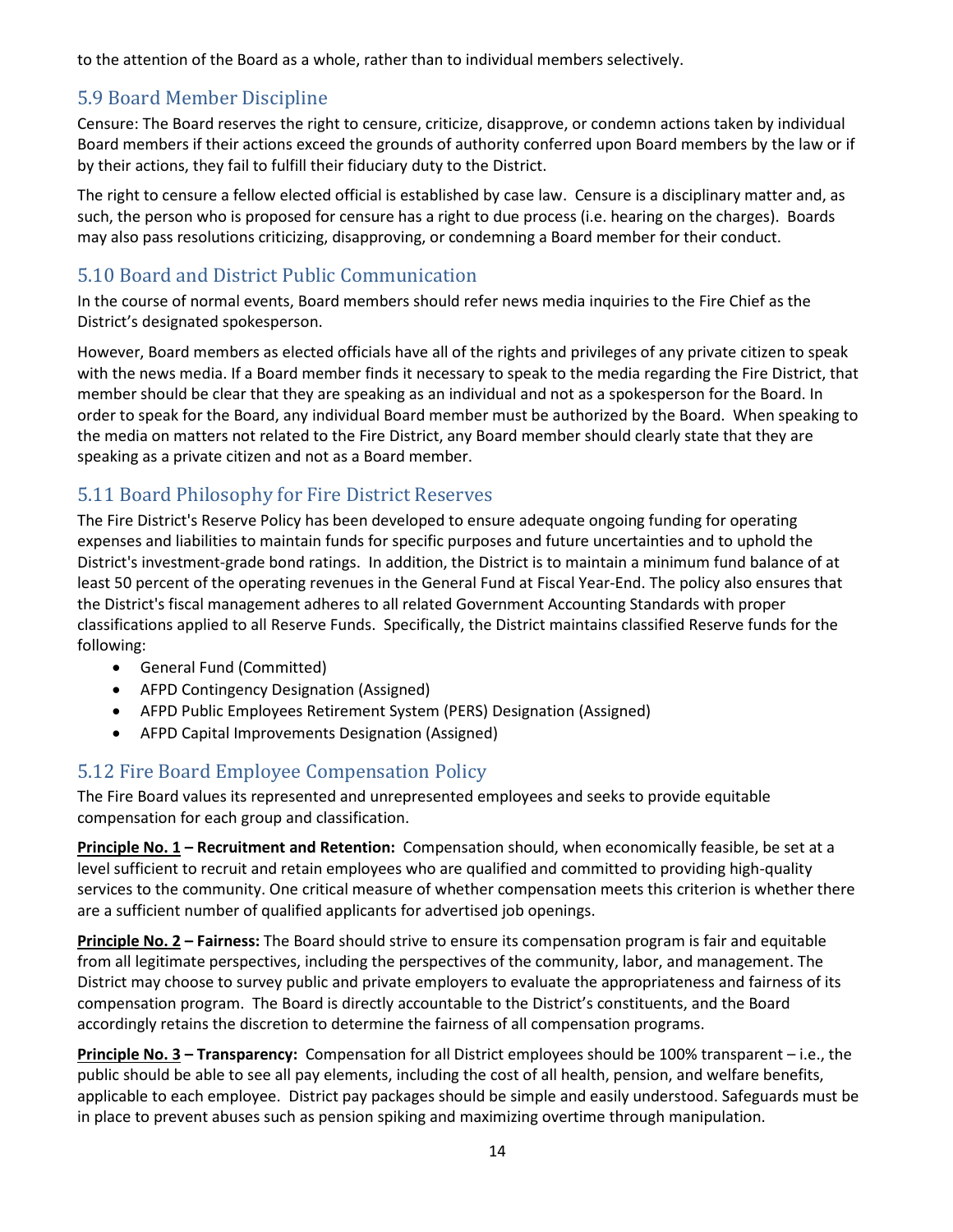**Principle No. 4 – Fiscal Sustainability:** All compensation commitments must be made consistent with principles of fiscal sustainability and to ensure the District's long-term success in achieving its mission. Compensation adjustments must not compromise the District's ability to successfully meet its ongoing and future financial commitments.

**Principle No. 5 – Accountability:** All compensation commitments must be expressly delineated and are subject to formal approval by the Board of Directors. The Board will not abide "implied" or unwritten contracts, or unspecified "past practices," that purport to require employee compensation.

**Principle No. 6 – Economic Climate:** The District may consider the overall economic climate and condition affecting the District and its constituents when setting compensation levels, including regional economic indicators such as the rate of unemployment, inflation, current and projected revenues, and the District's anticipated ability to pay in the long term.

**Principle No. 7 – Legal Compliance:** The District will ensure that its pay practices comport with the Federal Fair Labor Standards Act and, to the extent legally applicable, State law. The District renews its commitment to negotiate in good faith with labor pursuant to the Meyers-Milias-Brown Act ("MMBA") and to abide by all requirements of the MMBA.

**Principle No. 8 – Flexibility:** The District may strive to remain flexible and innovative in light of changing conditions and improving technologies, and may continually re-evaluate its pay practices to ensure they are consistent with best practices.

## <span id="page-14-0"></span>5.13 Collective Bargaining Agreement

It is the policy of the District Board to engage in discussions for the purpose of reaching agreements with recognized employee groups (Represented Safety, Represented Chief Officers, Unrepresented Miscellaneous), as required in the Meyers Milas-Brown Act. The District Board should not directly engage in negotiations itself but reserves the right to delegate to:

- The Fire Chief,
- A contract negotiator,
- A designee,

During contract negotiations, a Board member should limit communication with the bargaining group on matters pertaining to the negotiation. Board members shall not negotiate directly with represented labor groups and cannot agree to anything as an individual or on behalf of the Board.

The Memorandum of Understanding ( MOU) is entered into by and between the ARCATA FIRE PROTECTION DISTRICT (District), a California Special District and the ARCATA PROFESSIONAL FIREFIGHTERS LOCAL 4981 (Union), and the ARCATA FIRE DISTRICT SENIOR MANAGEMENT GROUP (SMG), pursuant to Government Code 3500, et seq.

The MOUs, including side letters to such, are of no force or in effect in regards to matters within the authority of the District Board of Directors until such matters are adopted by a roll call vote of the Board.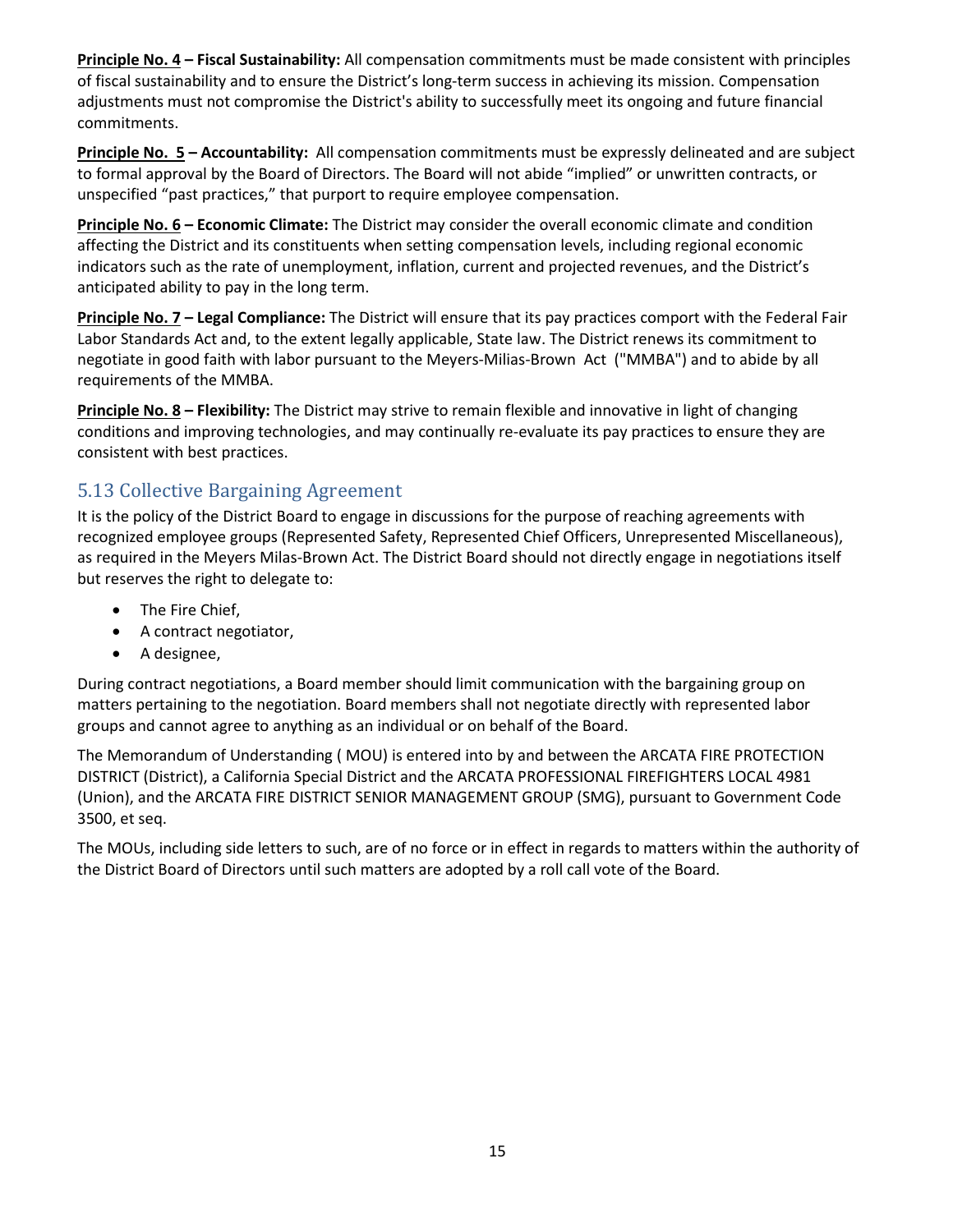# <span id="page-15-0"></span>ARTICLE 6: DELEGATION OF BOARD AUTHORITY

The Fire District Board has primary responsibility for the approval of District policy, contracts, plans, and procedures and for the appraisal of the ways in which these decisions are implemented and results obtained. The Board recognizes its authority to delegate specific responsibilities to the Fire Chief for the implementation of the programs and services of the District.

## <span id="page-15-1"></span>6.1 Board Approval of Fire Chief Position

The Board will approve a position description for the Fire Chief as per District Policy. The Board will negotiate and enter into a contract with the Fire Chief which specifies the terms and conditions of employment.

## <span id="page-15-2"></span>6.2 Responsibilities of Fire Chief to the Board

The Fire Chief shall serve as the Executive Officer of the Fire District. Responsibilities of the Fire Chief may include:

- 1. Preparing the agenda in collaboration with the Board President for each meeting, attending all Board meetings, unless excused, and participating in deliberations of the Board as required.
- 2. Bringing to the attention of the Board matters requiring its consideration.
- 3. Reporting periodically to the Board on the progress of the programs in the District.
- 4. Addressing personnel, financial, and capital improvement matters under the direction of the Board.
- 5. Reporting to the Board, appointments, demotions, transfers, and dismissals in accordance with the policies of the Board as applicable.
- 6. Provide succession planning for management and personnel within the District, as needed, to ensure that the District's long-term goals and objectives are met.

## <span id="page-15-3"></span>6.3 Fire Chief Evaluation

The Board shall establish a process for evaluating the Fire Chief on an annual basis.

## <span id="page-15-4"></span>6.4 Delegation of Authority to the Fire Chief

The Fire District Board delegates authority, to the Fire Chief, the function of specifying the required actions and designing the detailed arrangements under which the Fire District will be operated. Such administrative policies and procedures will detail the operations of the Fire District.

## <span id="page-15-5"></span>6.5 Fire Chief Administrative Actions

When urgent or emergency action must be taken on issues where the Board has provided no guidelines, the Fire Chief shall have the authority to act as they deem appropriate. Such decisions or actions shall be subject to review by the Board at its next regular meeting.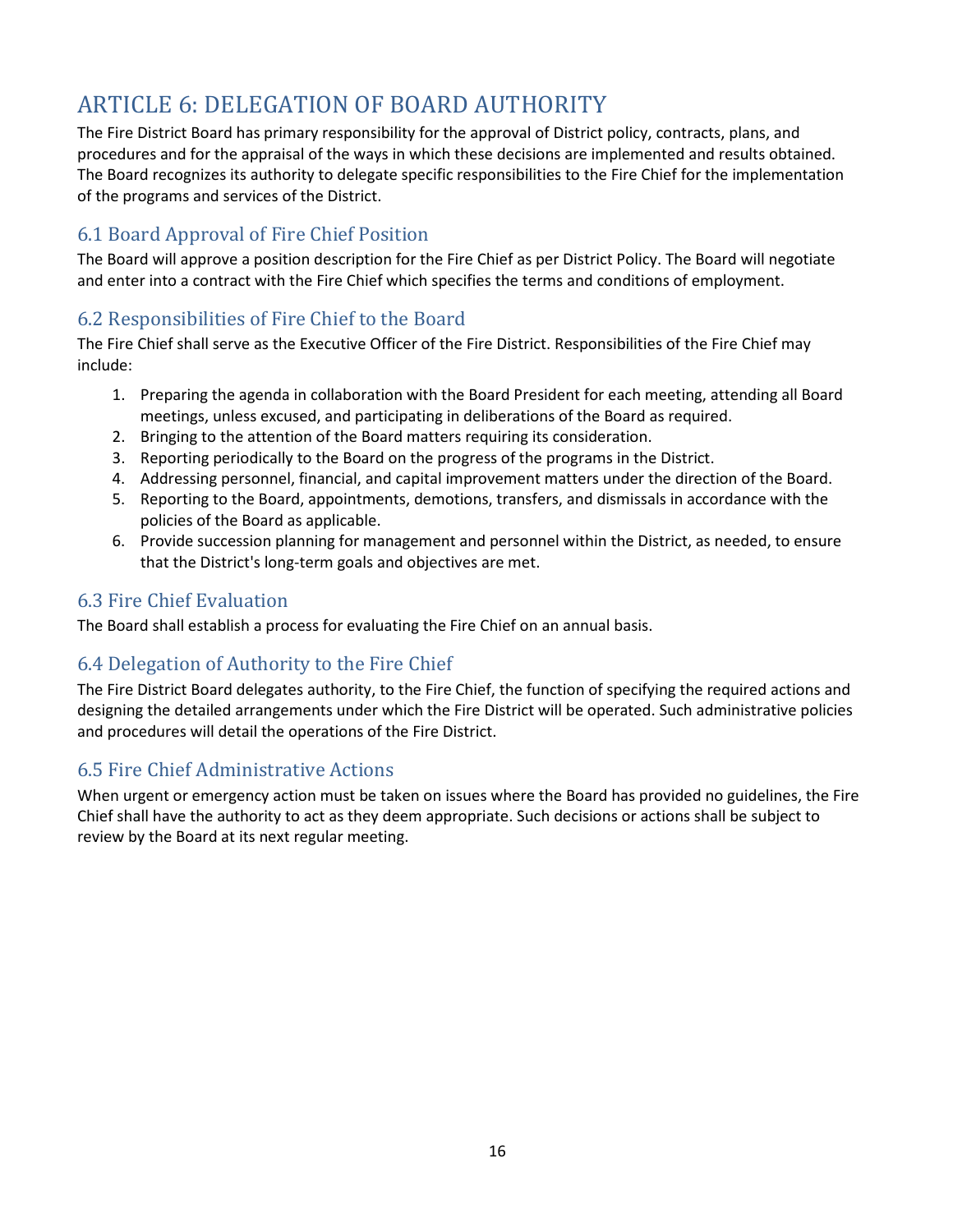# <span id="page-16-0"></span>ARTICLE 7: METHODS OF OPERATION OF FIRE DISTRICT BOARD **MEETINGS**

It is the policy of the Fire District Board that all meetings shall be conducted in accordance with California and Federal statutes and rules, including the Ralph M. Brown Act (Brown Act), decisions of the courts, and with proper regard to "due process" procedures. In so doing, the Board will seek information from staff and other sources, as appropriate, before decisions are made on policy and procedural matters.

## <span id="page-16-1"></span>7.1 Meeting Location

Regular meetings of the Fire District Board shall be held at the Arcata Fire Station, 631 Ninth Street, Arcata on the second Tuesday of each month at 5:30 p.m. unless by specific action of the Board, State Legislation or Governor's Executive Order.

The Presiding Officer and the Fire Chief shall ensure that appropriate information is available for the audience at meetings of the Board of Directors and that physical facilities for said meetings are functional and appropriate.

## <span id="page-16-2"></span>7.2 Regular Meetings

The Brown Act requires that the Fire District shall post an agenda, at least seventy-two (72) hours prior to the time of all regular meetings. The agenda will include but is not limited to, all matters on which there may be discussion and/or action by the Board. The agenda shall be posted conspicuously for public review at all District Fire Stations and to the District's Website. All Board meetings are open to the public, except as provided for Closed Sessions.

Notice of all meetings and a copy of the proposed agenda will be sent to all persons making requests (if possible in writing) and will be made available to the news media prior to the date of the meeting in accordance with the Brown Act.

A nominal charge may be charged for copies of public records in accordance with the Districts' Schedule of fees.

It is the intent of the Fire District Board to encourage attendance and participation at Board meetings by all interested persons and residents of the District.

## <span id="page-16-3"></span>7.3 Special Meetings

The Presiding Officer of the Board or a majority of the legislative body may call a Special Meeting. Notice of a Special Meeting must be provided 24 hours in advance of the meeting to all of the legislative body members and to all media outlets who have requested notification. The notice also must be posted at least 24 hours prior to the meeting in a location freely accessible to the public. Notice is required even if the meeting is conducted in closed session.

## <span id="page-16-4"></span>7.4 Emergency Meetings

An Emergency Meeting may be called by the District Board for "emergency situations" as defined by California Government Code Section 54956.5. All of the special meeting provisions apply to emergency meetings, except for the 24-hour notice requirement and the minutes will identify a list of persons the Presiding Officer notified or attempted to notify, a copy of the rollcall vote, and any actions taken at the meeting. These minutes shall be posted for a minimum of 10 days in a public place as soon after the meeting as possible.

## <span id="page-16-5"></span>7.5 Standing Committees

Standing Committees may meet monthly or as necessary concerning their respective responsibilities and/or duties. Agendas shall be noticed and published in the same manner as Regular meetings. Reports, findings, and recommendations may be forwarded to the full Board for its consideration. Meetings may include closed sessions as necessary under the law.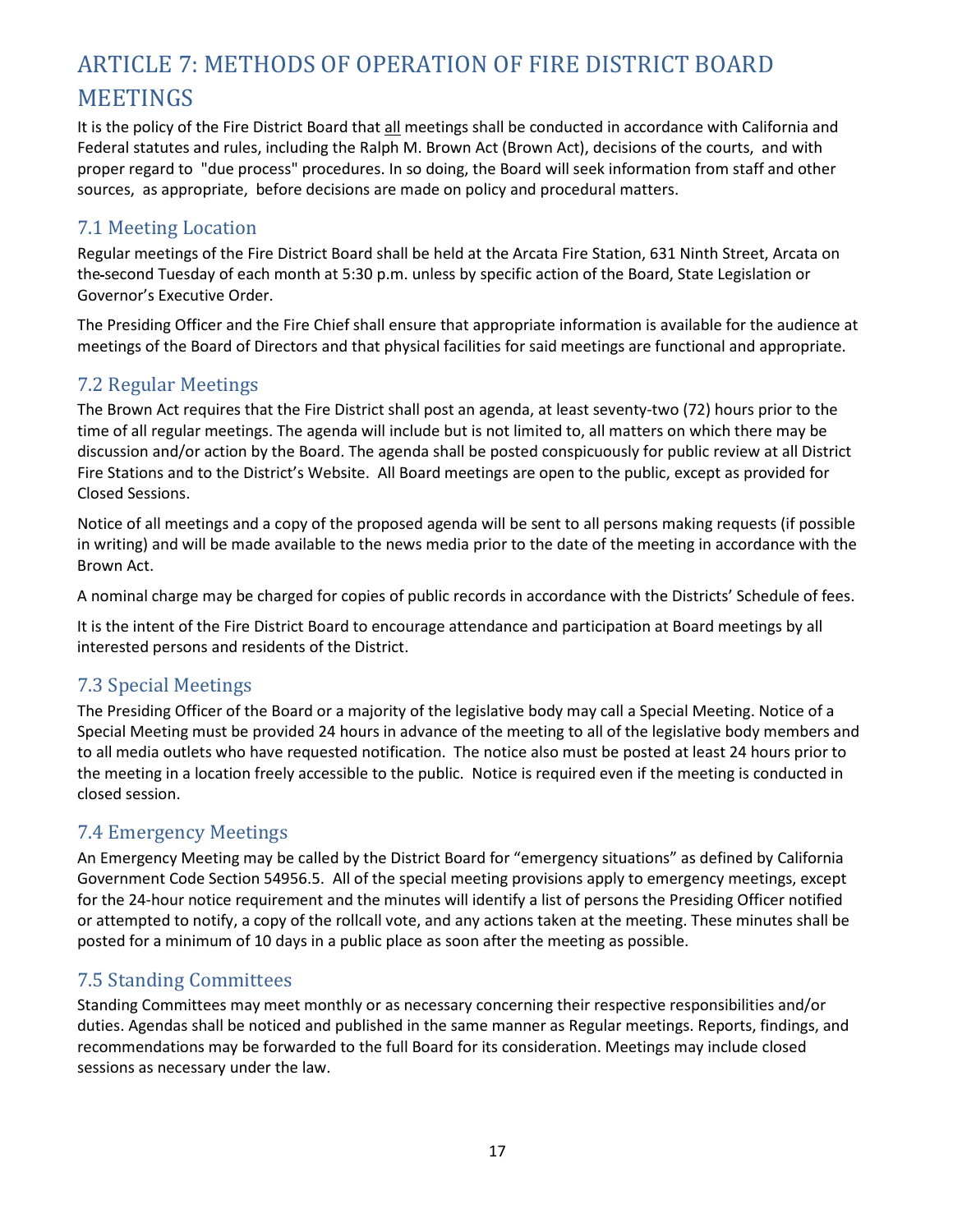## <span id="page-17-0"></span>7.6 Ad-Hoc Committees

Ad hoc committees appointed by the Board shall meet as necessary in accordance with their specific mission and purpose. An Ad hoc committee generally has a limited purpose and/or a limited span or time frame. These committees exist as long as necessary to accomplish their goal after which they are disbanded. There are no notice, agenda, or minutes requirements for ad-hoc committees. As with all Committees, the maximum number of directors that may be on an ad hoc committee is two.

# <span id="page-17-1"></span>7.7 Study Sessions

Study sessions may be scheduled from time to time to allow the Board to focus closely on a specific subject. The notice and agenda requirements for a Study Session are the same as those for a regular Board meeting. No action may be taken at a Study Session except providing direction to staff to initiate agenda items for future Regular Meetings.

## <span id="page-17-2"></span>7.8 Agendas

The Agenda shall list the items for the Board's consideration by number with a brief statement of the subject matter for each of the items. The agenda should include suggested actions or recommendations from the Fire Chief. The business of each regular meeting of the Board shall be in the order as printed on the agenda or as directed by the Presiding Officer.

- Call to order;
- Pledge of Allegiance;
- Attendance and Determination of Quorum
- Approval of agenda;
- Public Comment Period for Non-Agenda Items;

*Any member of the public may address the District Board on any subject pertaining to District business, which is not listed on the agenda. This comment is provided by the Ralph M Brown Open Meeting Act (Government Code § 54950 et seq.) and will be limited to three (3) minutes for any person addressing the Board. Any request that requires Board action may be set by the Board for a future agenda or referred to staff.*

- o *Association Reports;*
	- *Local 4981, Senior Mgmt., Volunteer Firefighters' Assoc. This is an opportunity for the group spokesperson to address the Board with informational items*
- Special Presentations (If required);
- Consent Calendar;

*Consent calendar items are considered routine and are acted upon by the Board with a single action. Members of the audience wishing to provide public input may request that the Board remove the item from the Consent Calendar. Comments will be limited to three (3) minutes.*

- Correspondence & Communications;
	- o *Public Correspondences* 
		- *Written communications to the Board for possible action and/or review*
	- o *Committee Reports*
		- *Report from standing or active ad-hoc committees*
	- o *Chief's Monthly Report*
	- o *Director Matters*
- *District Business*
	- o *New business or previously tabled agenda items to be presented/ or acted upon by the Board*
- Closed Session, (if required);
- Adjournment.

#### <span id="page-17-3"></span>Agenda Item Requests - Board Members

The Fire Chief in, collaboration with the Board President, or in their absence, the Presiding Officer, shall prepare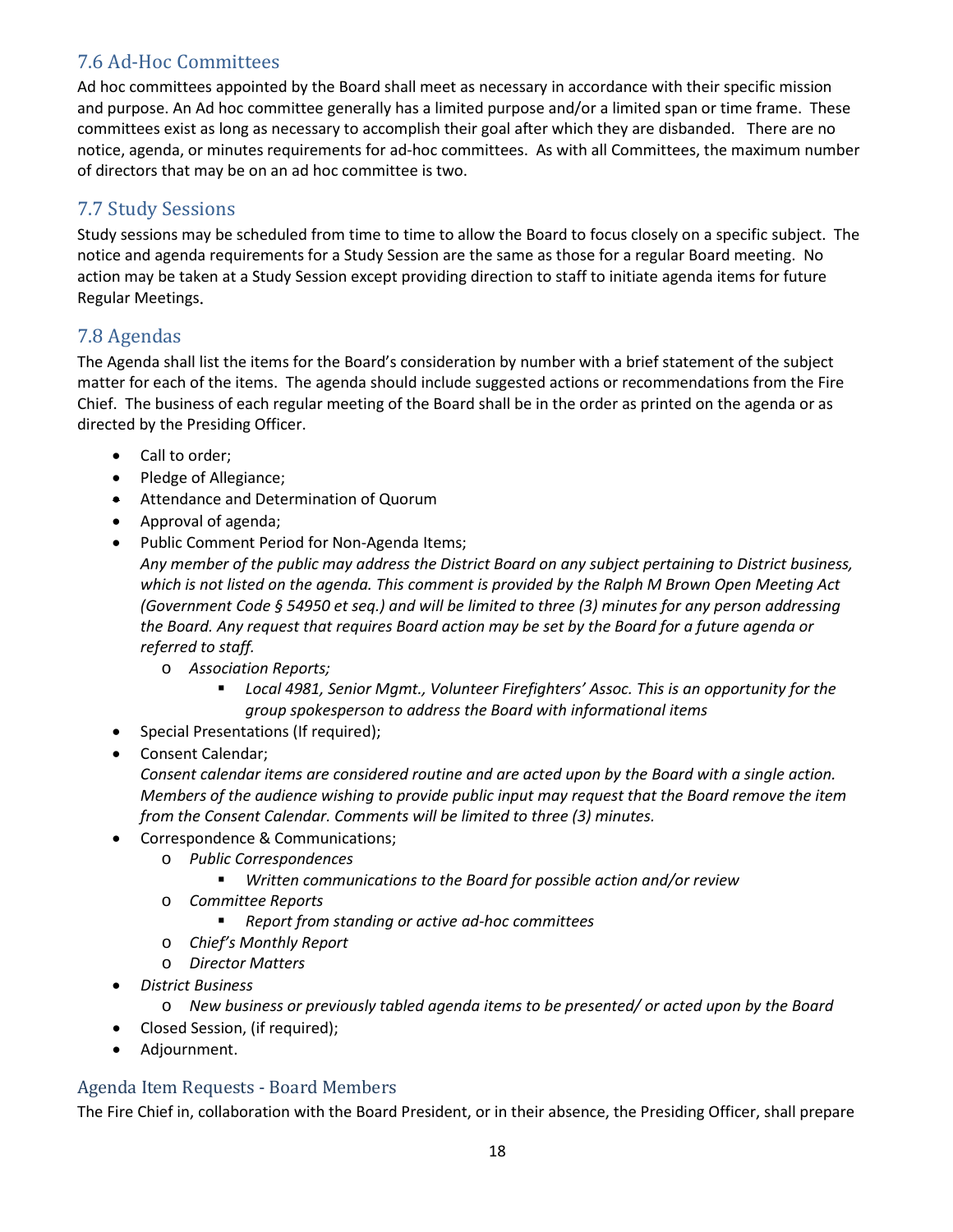an agenda for each regular, special meeting, or emergency meeting of the Board of Directors. Any Board member may request the placement of any item related to District business on the agenda of an upcoming scheduled regular Board Meeting in one of four ways:

- 1. By voicing a request during the open session of a Board Meeting that an item be placed on the agenda for the following meeting
- 2. By submitting a request, outside of a Board Meeting, to the Board President or the Fire Chief with a copy to the Clerk of the Board;

The Agenda Item request from Board members will be placed under the "Proposed Agenda Items" section of the agenda. If the Board approves the Agenda Item request, that item will be placed on the upcoming regularly scheduled Board Meeting and the requestor will work with staff to provide necessary reports and/or attachments for the Board Meeting packet.

All requests for agenda items are subject to the requirements and limitations of the open meeting laws of the State of California must be within the subject matter jurisdiction of the Board and shall be consistent with these rules governing Board roles and responsibilities. Barring urgent matters or other exigent circumstances, all agenda requests should be made at least six weeks prior to the next Board meeting. If appropriate, requested agenda items may be combined or other items of similar subject matter for purposes of parliamentary convenience.

## <span id="page-18-0"></span>Agenda Item Requests - Members of the Public

Any member of the public may request consideration that a matter directly related to District business be placed on the agenda of a regularly scheduled meeting of the Board of Directors. The request may be made during the public comment portion of any Board meeting. The process for determining Agenda items for future Board Meetings is as follows:

- 1. A majority vote of the Board of Directors may direct staff to place specific matters on a future meeting agenda.
- 2. The Fire Chief, through collaboration with the Board President, may add appropriate items to Board meeting agendas as outlined in Section 4.2.

#### <span id="page-18-1"></span>Consent Agenda

Items of recurring nature that are routine and non-controversial may be included for consideration. These items will be determined during agenda-setting meetings between the President and Fire Chief.

## <span id="page-18-2"></span>7.9 Closed Sessions

A Closed Session is a part of a meeting where no member of the public may be present. Only the following topics are grounds for calling a closed session Government Code Section 54953 (b) (3):

- Personnel Matters: Appoint, employ, evaluate performance, discipline, dismiss or release an employee
- Pending or Anticipated Litigation
- Labor Negotiations
- Real Property Negotiations
- Public Security
- License Application by persons with a criminal record
- Liability Claims
- Trade Secrets
- Charges or complaints involving information protected by federal law
- Conference involving Joint Powers Agency
- Audit by Bureau of State Audits

The Brown Act states that the legislative body of any local agency shall publicly report actions taken in closed session as well as the vote or abstention on that action of every member present when the body acts to do one of the following: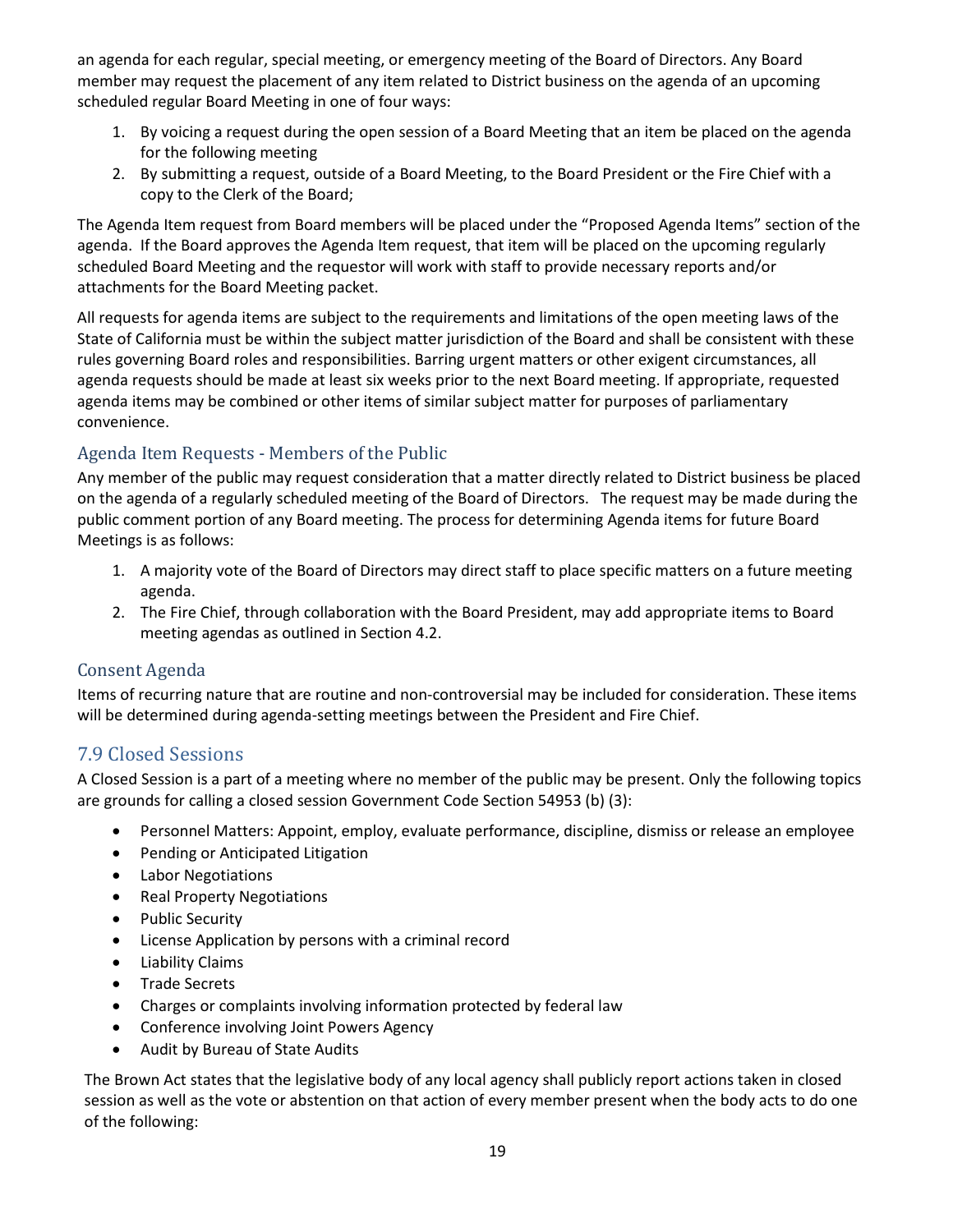- 1. Approve an agreement concluding real estate negotiations.
- 2. Grant legal counsel permission to defend litigation.
- 3. Grant legal counsel permission regarding settlement of litigation.
- 4. Act to appoint, employ, dismiss, accept the resignation of, or otherwise affect the employment status of a public employee.
- 5. Act to approve an agreement concluding labor negotiations.
- 6. Make a decision regarding a pension fund investment transaction.

## <span id="page-19-0"></span>7.10 Quorum

A quorum is the minimum number of members of a [deliberative body n](http://en.wikipedia.org/wiki/Deliberative_body)ecessary to conduct the business of the Fire District Board. Three members of the five-member Board must be physically present within the District to conduct Fire District business.

## <span id="page-19-1"></span>7.11 Public Comments

Public comment is encouraged at all Board meetings. Public comment is limited to three minutes per speaker, which may be waived or modified by the Board President.

There are two opportunities for public comment:

- 1. *Public Comment for Non-Agenda Items -* Under "Public Comment Period for Non-Agenda Items", the public may address the Board on any subject NOT listed on the agenda. Each speaker may address the Board once under Public Comment for a limit of three minutes. Speakers will be asked (but are not required) to clearly state their name and address or political jurisdiction where they live. The Board cannot act on items that are not listed on the agenda and, therefore, the Board cannot respond to nonagenda items brought up under Public Comment other than provide general information.
- 2. *Public Comment for Agenda Items -* District policy assures members of the public the opportunity to speak to any regular or special meeting agenda item before final action. This opportunity to speak is during the public discussion portion of each agenda item and must be related to matters under consideration for that agenda item.

## <span id="page-19-2"></span>7.12 Presiding Officer

The Board President shall normally preside at meetings of the Board. In the absence of the Board President, the Board Vice President shall preside. In the absence of both the President and the Vice President, the first order of business at the Board meeting shall be the appointment, by the Board members present, of a presiding Board member to chair the meeting.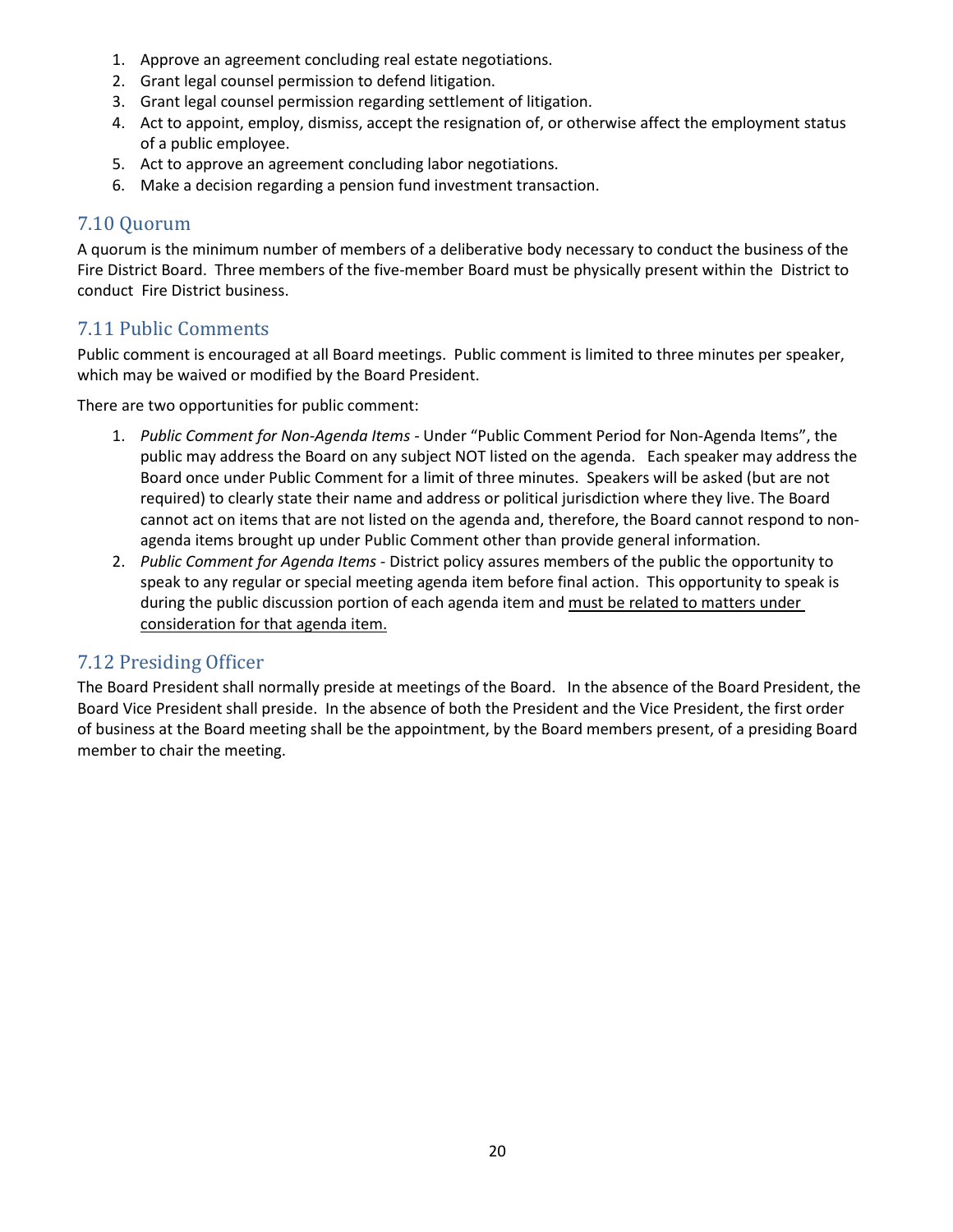# <span id="page-20-0"></span>ARTICLE 8: MEETING MINUTES, PUBLIC RECORDS

## <span id="page-20-1"></span>8.1 Board Meeting Minutes

The minutes of the meetings of the Fire District Board shall provide the information required by law and Board policies. Minutes shall be maintained in the Administration Office of the District, however, an additional posting of the Board Minutes may be found on the Arcata Fire District Website.

## <span id="page-20-2"></span>8.2 Board Clerk

The Board Clerk performs various administrative and managerial duties such as, preparation of the Board agenda, facilitation of the execution of official and legislative processes, which includes administering provisions of the Political Reform Act of 1974, attesting to the passing of resolutions and ordinances, and participating in the Fire District Board Meetings.

The Board Clerk also records official actions and legislation of the District, documenting the proceedings of meetings and retaining other legal and historical records. Records are maintained while providing appropriate public access to District business. The Board Clerk manages the proper maintenance and disposition of District records and information according to the Retention Schedule and helps to preserve District history.

## <span id="page-20-3"></span>8.3 Board Meeting Minutes-Public Record

The official minutes of Board meetings, including supporting documents, shall be governed by the District's Records Policy.

The Minutes of Board meetings shall be maintained as hereinafter outlined:

- 1. Date, place, time, and type of each meeting;
- 2. Directors present and absent by name;
- 3. District Staff in attendance
- 4. Time the meeting is called to order;
- 5. Approval or amended approval of the Minutes from previous Board meetings;
- 6. Name and address (if provided) of any persons giving public comment during the designated time;
- 7. Summary only, of discussion for each agenda item;
- 8. Documentation of Roll Call vote, by Director's name and vote (aye, nay, abstain or absent), for each agenda topic action motion;
- 9. Adjournment time of the meeting;

The following items shall also be included in Minutes, when relevant:

- 1. The arrival time of tardy Directors, by name;
- 2. Any pre-adjournment departure time of Directors, by name, or if an absence takes place when any agenda items are acted upon;
- 3. Any new material or documents received during the Public Hearing must be made available to all Board members, staff, and the public. Said materials will be recorded into the Minutes and included as attachments to the Minutes in perpetuity.

## <span id="page-20-4"></span>8.5 Board Electronic Communications Policy

The District has established an Information Technology Use policy to which users are expected to adhere. The purpose of this policy is to ensure the proper use of District technologies and all District Board members are accountable under the policy.

The Electronic Communication Policy covers such items as Personal Use, Protocol for Use, Unauthorized Purposes, Authorized Hardware and Software Configurations, Data Backup, Security, Internet Use, Shared Resources, the Public Records Act, Confidentiality, Privacy, and Misuse.

The Information Security Procedures include such items as Passwords and the Use of the District Network with Non-District Equipment.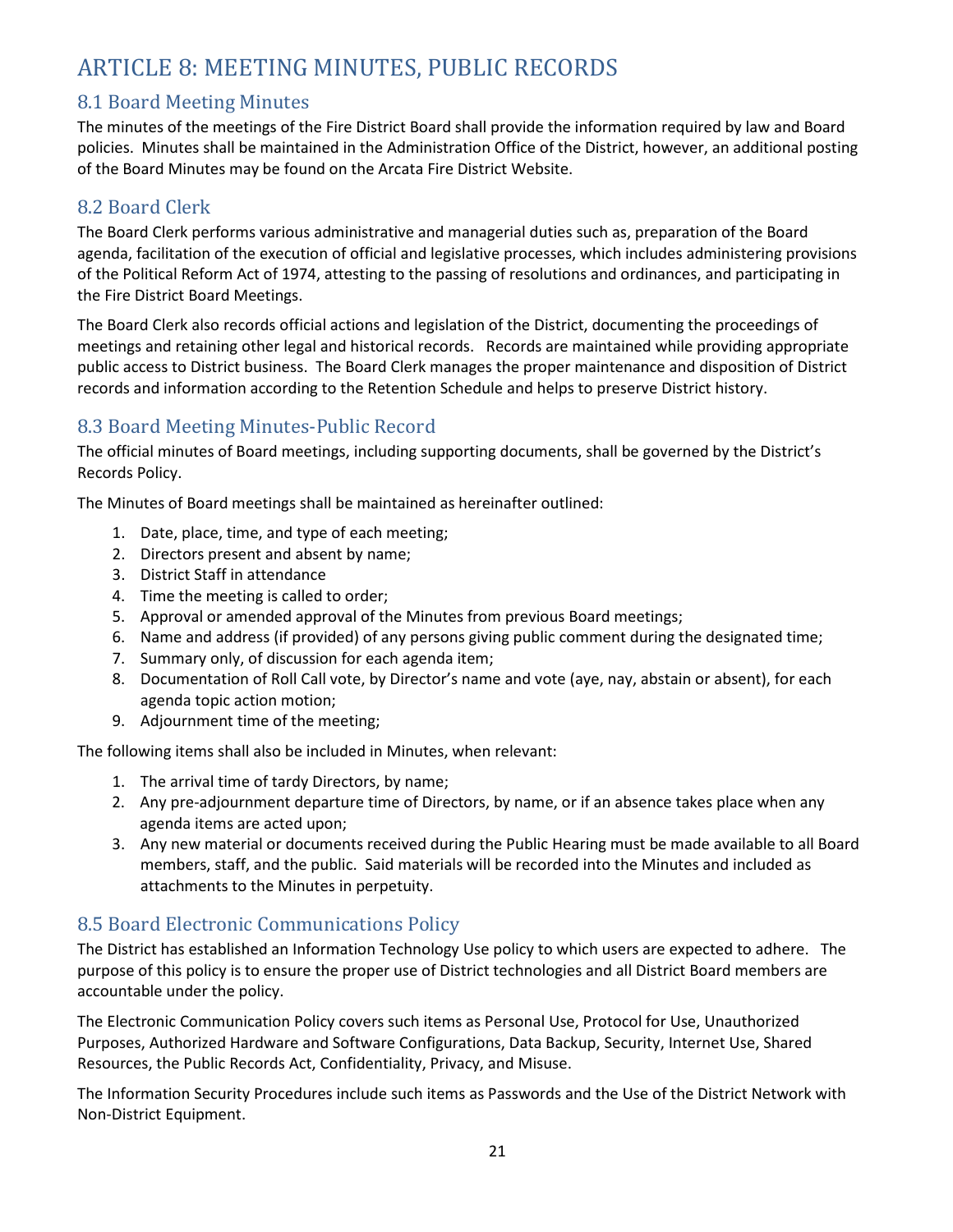The complete text of the policy can be found in the District Policy Manual.

#### <span id="page-21-0"></span>Information Technology Use

Each member of the District's Board of Directors will be provided with an e-mail account on the District's server. The District's website provides the public with a link to these e-mail addresses. **Members of the Board of Directors should use only their District e-mail accounts for all District business and should not use their personal or business e-mail accounts for this purpose.**

The District will retain all incoming and outgoing e-mail messages from the Board of Directors e-mail accounts on the District's server for two years. These e-mail messages are public records and are subject to disclosure through the provisions of the Public Records Act, with rare exceptions.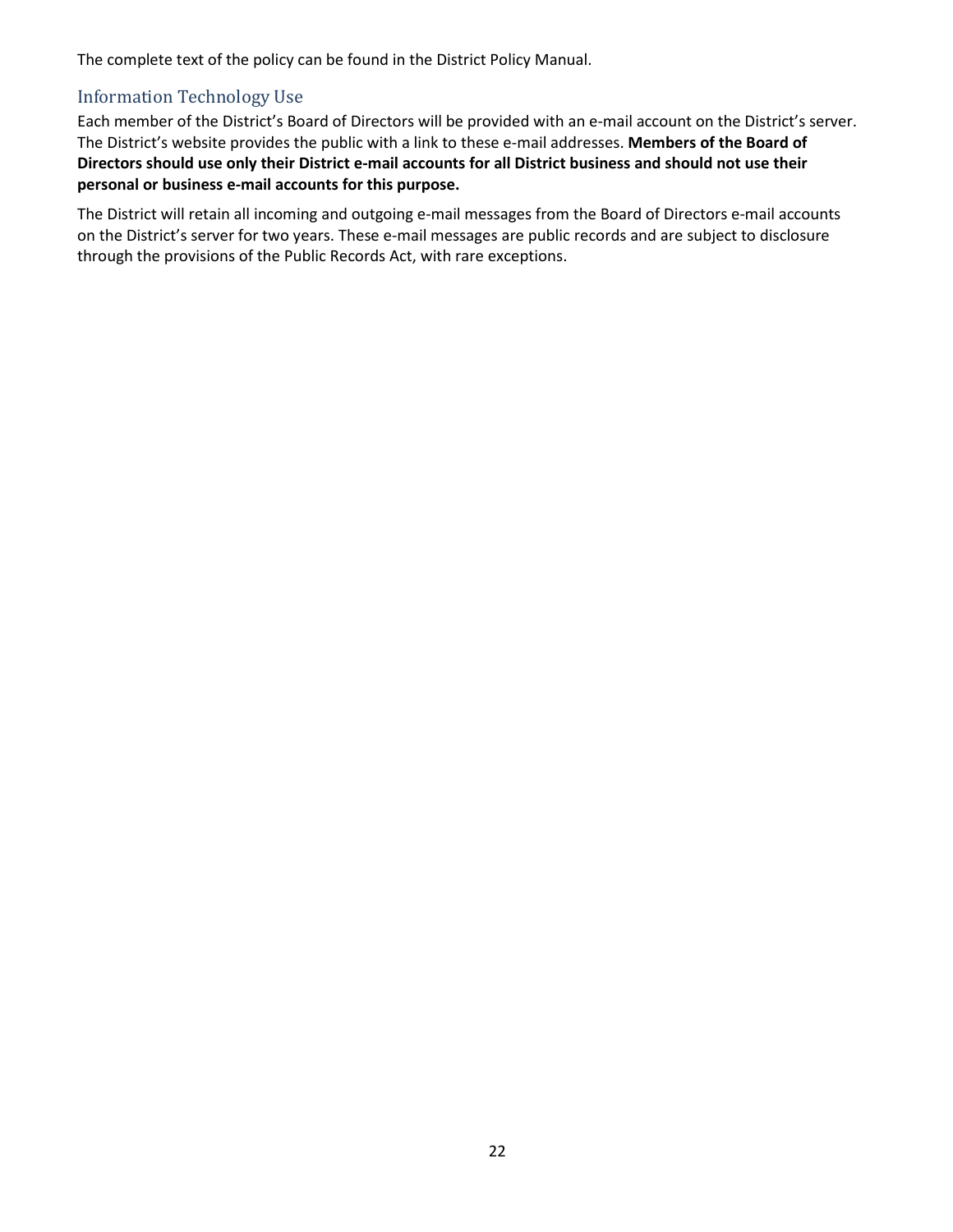# <span id="page-22-0"></span>ARTICLE 9: RULES OF ORDER DURING MEETINGS

The Presiding Officer is responsible for the maintenance of order and decorum at all times. No person is allowed to speak whom the Presiding Officer has not first recognized and all questions and remarks shall be addressed to the Presiding Officer.

## <span id="page-22-1"></span>9.1 Points of Order

The Presiding Officer shall determine all Points of Order subject to the right of any member to appeal to the entire Board. If an appeal is taken, the question shall be, "Shall the decision of the Presiding Officer be sustained?" In which event a majority vote shall govern and conclusively determine such question of order.

## <span id="page-22-2"></span>9.2 Decorum and Order - Board Members

Any Board Member desiring to speak shall address the Presiding Officer and, upon recognition by the Presiding Officer, shall confine themselves to the question under debate.

- 1. A Board Member desiring to question the staff shall address their question to the Fire Chief who shall either answer the inquiry or designate a staff member for that purpose.
- 2. A Board Member, once recognized, shall not be interrupted while speaking unless called to order by the Presiding Officer, unless another Board Member raises a Point of Order, or unless the speaker chooses to yield to questions from another Board Member.
- 3. Any Board Member called to order while they are speaking shall cease speaking immediately until the question of order is determined. If ruled to be in order, they shall be permitted to proceed. If ruled to be not in order, they shall remain silent or shall alter their remarks to comply with the rules of the Board.
- 4. At all times, Directors shall conduct themselves with courtesy to each other to staff and members of the audience present at Board meetings and public sessions.
- 5. Any Board member may invite any members of the public to speak at a Board meeting during the period reserved for public comment.

## <span id="page-22-3"></span>9.3 Decorum and Order - Employees

Members of the administrative staff and employees of the District shall observe the same rules of procedure and decorum applicable to Board Members.

## <span id="page-22-4"></span>9.4 Conflict of Interest

All Board Members are subject to all provisions of California law relative to conflicts of interest and conflict of interest codes adopted by the Board. Any Board Member prevented from voting because of a conflict of interest shall state the basis for the conflict, recuse themselves and leave the room for the duration of the debate, and vote on the item.

## <span id="page-22-5"></span>9.5 Limitation of Debate

Under normal circumstances, no Board Member should speak more than once upon any one subject until every other member choosing to speak thereon has spoken.

## <span id="page-22-6"></span>9.6 Dissents, Protests, and Comments

Any member shall have the right to express dissent from, protest to or comment upon any action of the Board and have the reason entered in the minutes. If such dissent, protest, or comment is desired to be entered in the minutes, this should be made clear by language such as, "I would like the minutes to show that I am opposed to this action for the following reason. . . ".

## <span id="page-22-7"></span>9.7 Rulings of Presiding Officer Final Unless Overruled

In presiding over meetings, the Board President or Presiding Officer shall decide all questions or interpretation of these rules, points of order, or other questions of procedure requiring rulings. Any such decision or ruling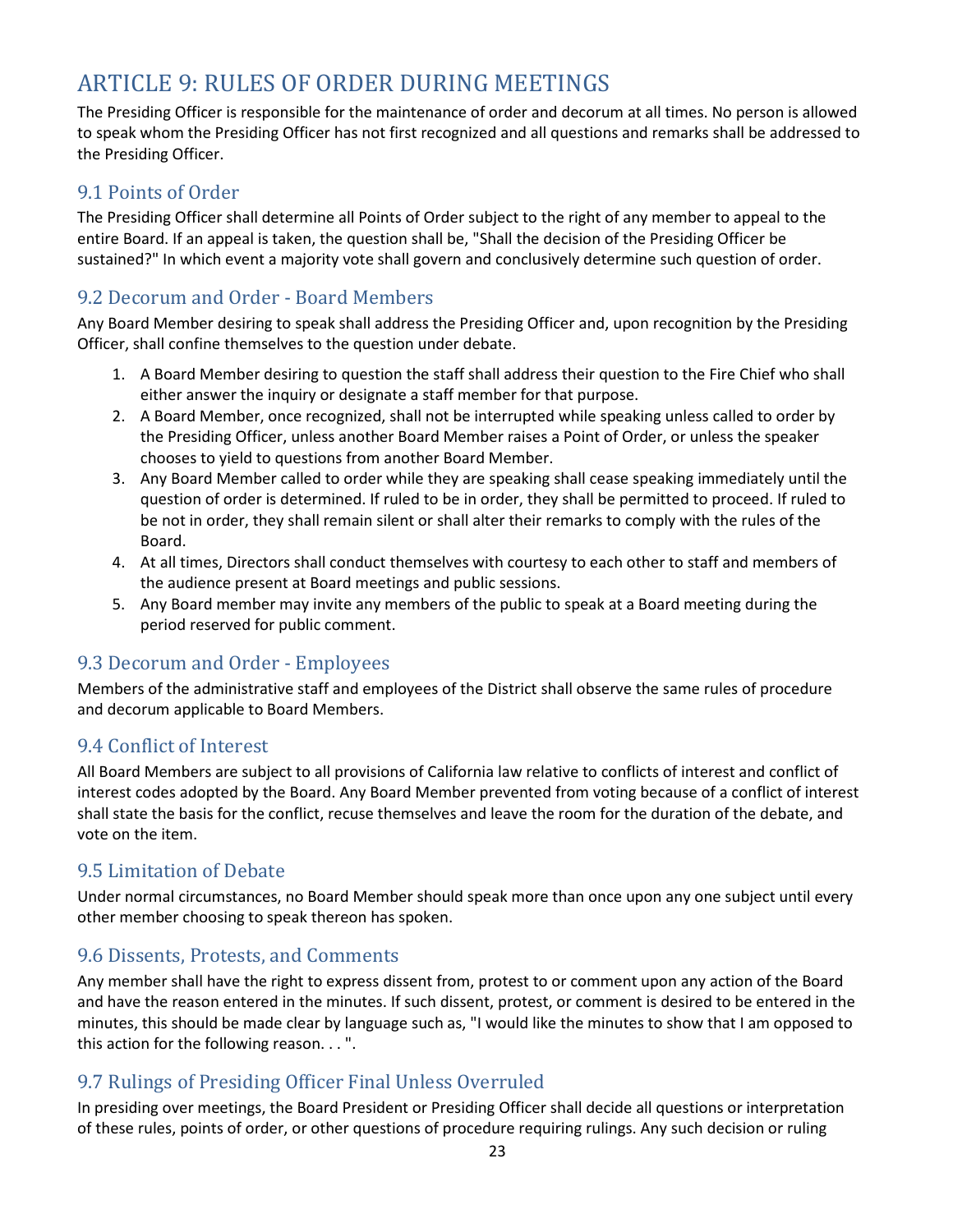shall be final unless overridden or suspended by a majority vote of the Board Members present and voting, and shall be binding and legally effective (even though clearly erroneous) for purposes of the matter under consideration.

## <span id="page-23-0"></span>9.8 Actions Not Invalidated

Failure to strictly comply with these Rules of Procedure shall not invalidate any action taken by the District Board.

#### <span id="page-23-1"></span>9.9 Actions

The Board may act only by ordinance, resolution, or motion. For example Board actions setting rules for longterm application are taken by ordinance, whereas more routine business and administrative matters (usually more temporary in nature) are accomplished by "resolutions."

The "motion" (assuming it passed) is a Board action that is recorded simply by an item entry in the minutes of the meeting at which it was accomplished, and no separate document is made to memorialize it (unless a minute order is requested).

## <span id="page-23-2"></span>9.10 Processing of Motions

When a motion is made and seconded, it shall be stated by the Presiding Officer, before debate. The mover, without the consent of the person seconding it, shall not withdraw a motion, so stated.

## <span id="page-23-3"></span>9.11 Motions Out of Order

By majority consent of the Board, the Presiding Officer may at any time, permit a member to introduce an ordinance, resolution, or motion out of the regular agenda order.

## <span id="page-23-4"></span>9.12 Division of Question

If the question (motion) contains two or more divisional propositions, and a Board member thinks that one of the amendments needs to be carved out and voted on separately, they can insist that the presiding officer divide the question and take a vote on one or more of the propositions on the list.

## <span id="page-23-5"></span>9.13 Precedence of Motions

When a motion is before the Board, no motion shall be entertained except the following, which shall have precedence in the following order:

- 1. Adjourn
- 2. Fix hour of adjournment
- 3. Table
- 4. Limit or terminate discussion
- 5. Substitute, Reconsider or Amend
- 6. Postpone

#### *A. Motion to Adjourn - Not debatable*

A motion to adjourn shall be in order at any time, except as follows:

- 1. When repeated without intervening business or discussion
- 2. When made as an interruption of a Member
- 3. When discussion has been ended and vote on the motion is pending
- 4. When a vote is being taken a motion to adjourn "to another time" shall be debatable only as to the time to which the meeting is adjourned.

#### *B. Motion to Fix Hour of Adjournment - Not debatable*

Such a motion shall be to set a definite time at which to adjourn and shall not be debatable and amendable except by unanimous vote.

*C. Motion to Table - Not Debatable*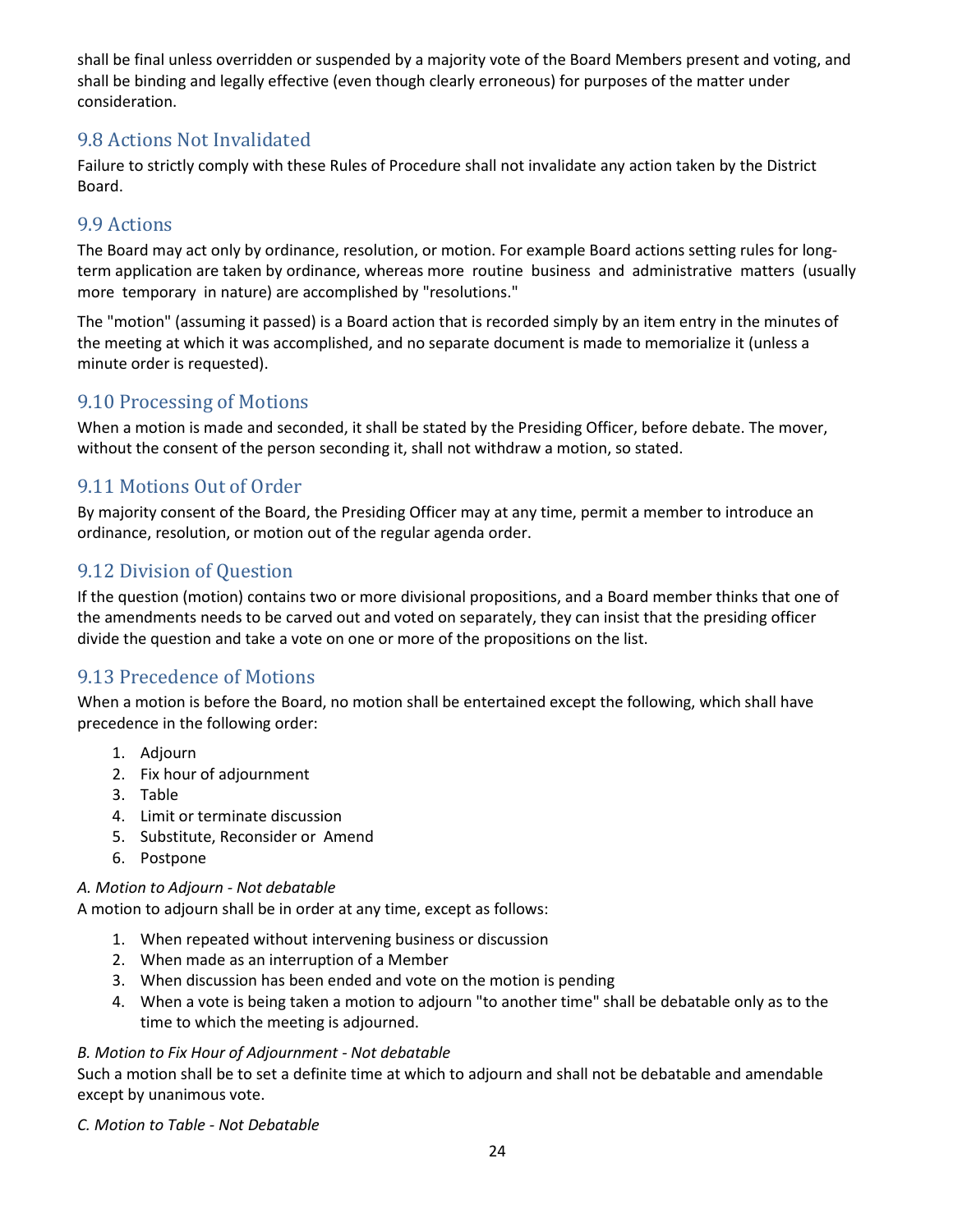A motion to table shall be used to temporarily bypass the subject. A motion to table shall not be debatable and shall preclude all amendments or debate of the subject under consideration. If the motion shall prevail, the matter may be "taken from the table" at any time prior to the end of the next regular meeting.

#### *D. Motion to Limit or Terminate Discussion - Not Debatable*

Such a motion shall be used to limit or close debate on, or further amendment to, the main motion and shall not be debatable. If the motion fails, debate shall be reopened; if the motion passes, a vote shall be taken on the main motion.

#### *E. Motion to Amend - Debatable*

A motion to amend shall be debatable only as to the amendment. A motion to amend an amendment shall be in order, but a motion to amend an amendment to an amendment shall not be in order. An amendment modifying the intention of a motion shall be in order, but an amendment relating to a different matter shall not be in order. A substitute motion on the same subject shall be acceptable and voted on before a vote on the amendment. Amendments shall be voted first, then the main motion as amended.

#### *F. Motion to Continue - Debatable*

Motions to continue to a definite time shall be amendable and debatable as to the propriety of postponement and time set.

#### *G. Reconsideration - Debatable*

Any Board Member who voted with the majority may move for a reconsideration of any action at the same or next meeting. After a motion for reconsideration has once been acted upon, no other motion for reconsideration thereof shall be made without unanimous consent to the Board.

#### *H. Voting Procedure*

In acting upon every motion, the vote shall be taken by voice or roll call or any other method by which the vote of each Board Member present can be clearly ascertained. The vote on each motion shall then be entered in full upon the record. The order of voting shall be alphabetical with the Presiding Officer voting last. The Clerk shall call the names of all members seated when a roll call vote is ordered or required. Members shall respond `aye' or `no' or `abstain.' Any Board Member not audibly and clearly responding `no' or `abstain' or otherwise registering an objection shall have their vote recorded as `aye.'

#### <span id="page-24-0"></span>9.14 Tie Votes

Tie votes shall be considered a no vote or denial.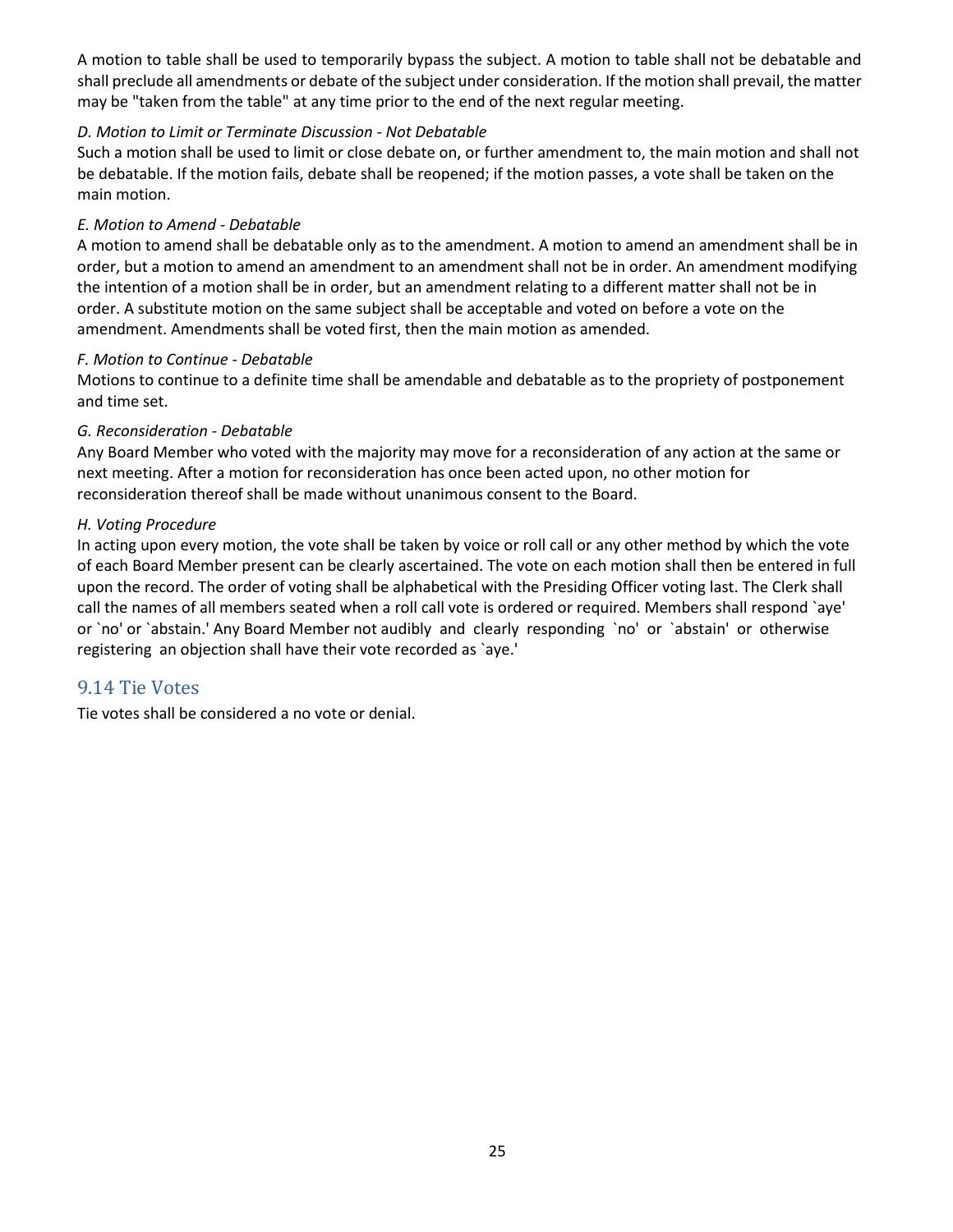# <span id="page-25-0"></span>ARTICLE 10: PROCEDURE FOR ADOPTING A RESOLUTION

Actions of the Board on matters of policy or procedure of a less formal nature than the subject of an ordinance are taken by resolution, which is effective upon adoption. Ordinarily, resolutions should be prepared in advance. The procedure for adoption is:

- 1. Motion
- 2. Second
- 3. Discussion
- 4. Vote, pursuant to the methods set out for motions
- 5. Result declared

When a resolution has not been prepared in advance, the Board may adopt the resolution by title. In that case, the general counsel or staff shall prepare the form of the resolution for presentation at the next meeting.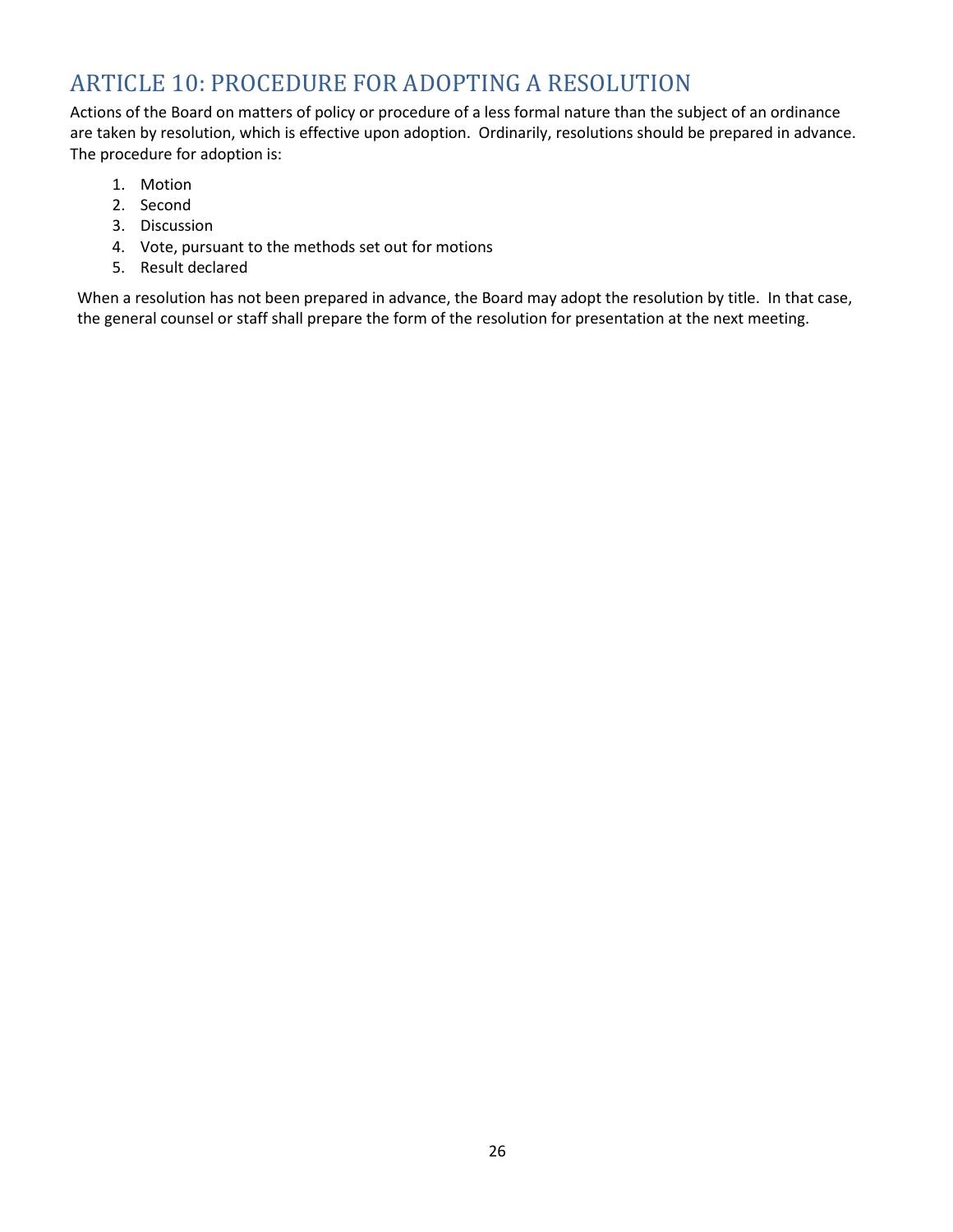# <span id="page-26-0"></span>ARTICLE 11: PROCEDURE FOR ADOPTING AN ORDINANCE

The Board shall adopt Ordinances Pursuant to Government Code Sections 25120 et seq.

All ordinances shall be placed on the agenda for regular meetings by title and a brief description of the content. (An exception is an urgency ordinance, which may be adopted at a special meeting.) The procedure for adoption is:

- 1. Discussion
- 2. First Reading/Introduce the Ordinance
	- a) Motion to waive reading of the entire ordinance and read by title and number only must be carried by a majority.
- 3. Reading of ordinance (or title) by the Clerk of the Board
- 4. Motion to introduce.
	- a) Moved by:
	- b) Seconded:
	- c) Carried by:
- 5. Adoption/Second Reading, in general, must be adopted at a regular meeting or a regular adjourned meeting, not earlier than five (5) days following introduction.
- 6. Second Reading/Adopt the Ordinance.
	- a) Except as specified by law, ordinances become effective 30 days after final passage providing the ordinance has been published within 15 days of adoption in a newspaper of general circulation in the District.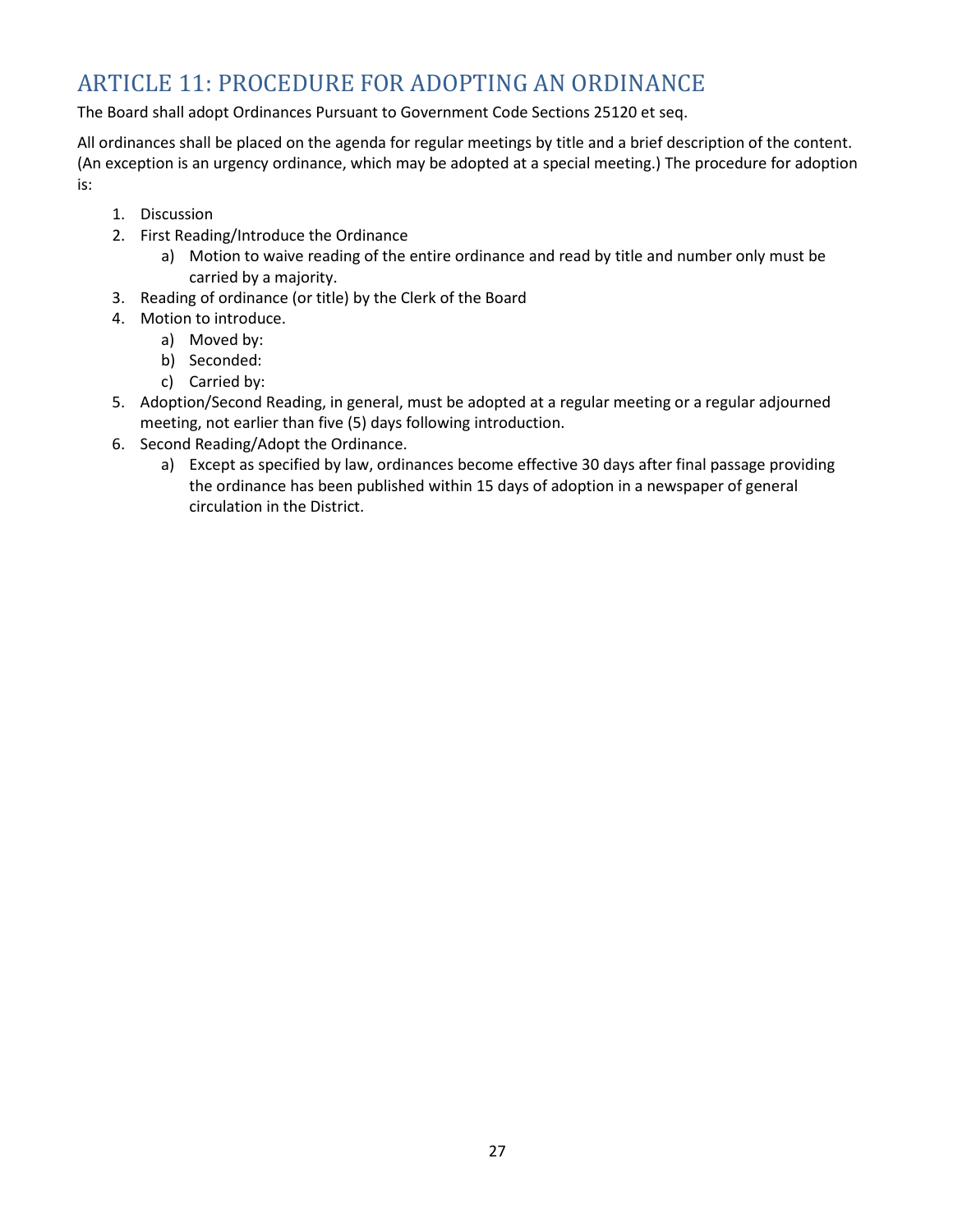# <span id="page-27-0"></span>ARTICLE 12: PROCEDURE FOR PUBLIC HEARING

## <span id="page-27-1"></span>12.1 General

When public hearings are required by law, they are considered a quasi-judicial proceeding in which the individual has due process rights. Accordingly, such hearings need to be conducted formally and with due process to protect the right of all persons. Applicants are entitled to a decision by an unbiased body that has not prejudged the matter before hearing all the evidence relevant to the decision to be made.

## <span id="page-27-2"></span>12.2 Staff & Written Material Presentation

#### <span id="page-27-3"></span>Staff report

Staff reports should include, but not be limited to, historical information, findings, potential budget impacts, findings, determinations, and possible recommendations on the item the Board is taking under consideration. There may also be written comments (e.g. protests, etc.), or other forms of documentation, which have been received and filed in advance of the meeting and included as part of the board packet.

#### <span id="page-27-4"></span>New written Material

Written material not in the agenda packet, if any is received and filed. Any new material or documents received during the Public Hearing must be made available to all Board members, staff, and the public. Said materials will be recorded into the Minutes and included as attachments to the Minutes in perpetuity.

#### <span id="page-27-5"></span>Oral Report

Unless waived by the Board, Oral staff reports are presented by a staff member, unless there is none.

#### <span id="page-27-6"></span>Board questions of Staff

Prior to hearing public testimony or comments, Board members are encouraged to raise factual issues or questions that can clarify and identify issues of concern. Board members shall refrain from asking a question or expressing opinions, which tends to show the board members have formed opinions before the hearing has been conducted and public testimony received.

#### <span id="page-27-7"></span>Record

All the aforementioned materials shall be deemed a part of the public record, even though the public hearing is not opened until the conclusion of the staff report. All discussions following the close of the hearing are also part of the record of the matter.

#### <span id="page-27-8"></span>12.3 Public Hearing

Following the presentation of the staff report, the Presiding Officer shall open the public hearing to take testimony from members of the public who wish to testify in support or opposition to the matter being heard. The Presiding Officer may establish an order for speakers, such as those in favor or opposed.

#### <span id="page-27-9"></span>Procedures

Based on the number of persons wishing to speak, ground rules can be set as long as they are evenly applied, limiting speaker times, providing representative speakers, and so forth. The Presiding Officer's instructions to the audience may vary and will depend upon the issues being discussed. Generally, the instructions will follow these guidelines.

- 1. Participants must speak from the podium;
- 2. The normal time limit for each speaker is three minutes;
- 3. The testimony should be relevant to the hearing topic;
- 4. Speakers will be discouraged from reading a submission that is already contained in the agenda materials;

#### <span id="page-27-10"></span>Speaker time

Although the time limit is three (3) minutes for each speaker, the Presiding Officer may grant additional time to a representative speaking for an entire group. However, they should not discourage anyone from addressing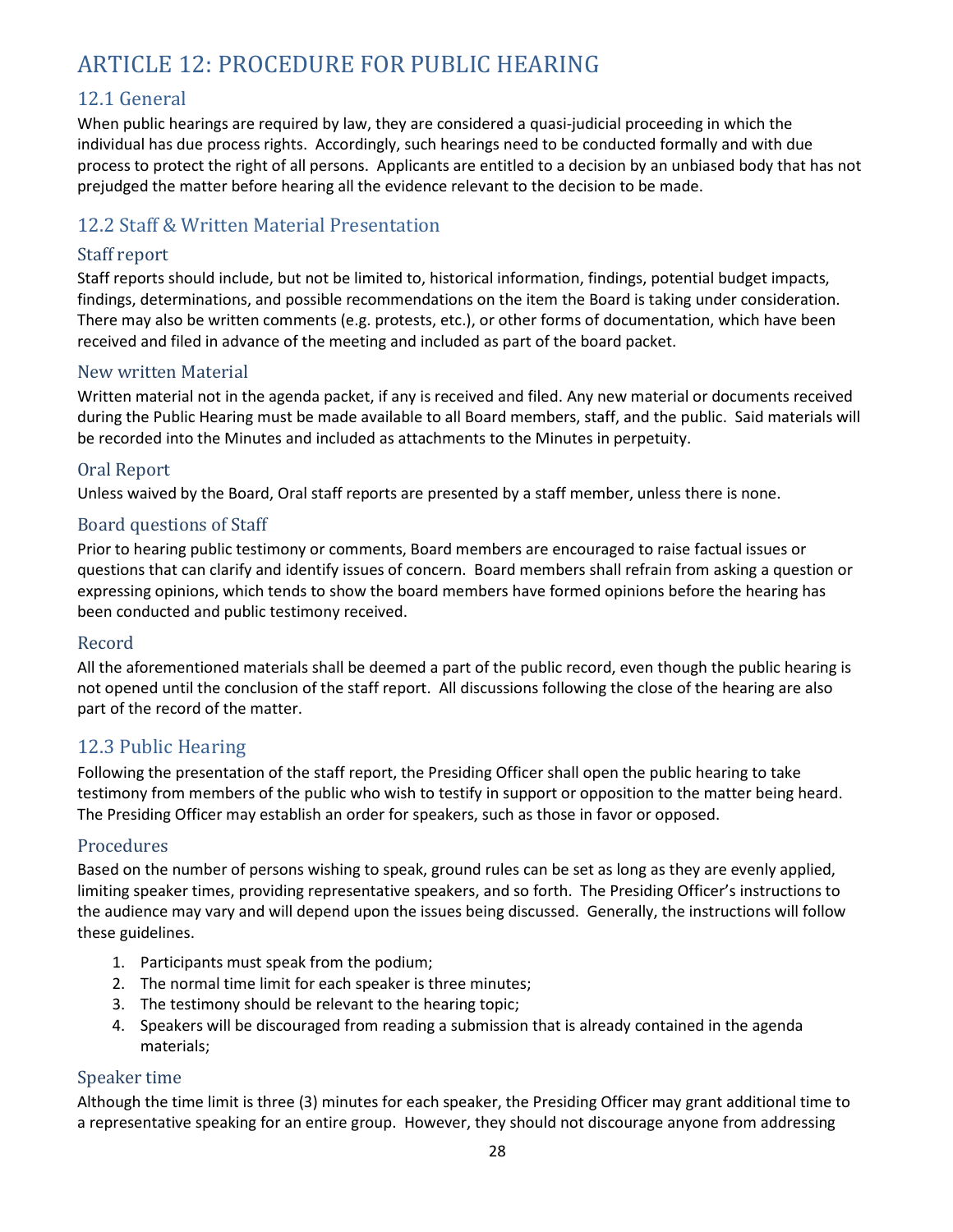the Board individually. Speakers may not allocate or assign their time to another speaker, absent approval by the Presiding Officer.

#### <span id="page-28-0"></span>Principal Parties

The principal party, or their representative, speaks first and will be allowed ten (10) minutes. Other speakers will follow the presentation by the principal party or their representative. The principal party or representative will be limited to a three-minute rebuttal if requested after all other interested persons have spoken. The Presiding Officer may grant additional time, to the principal party or their representative, at their discretion.

#### <span id="page-28-1"></span>Questioning Speakers

The Board will reserve questioning of individual speakers until after the completion of the speakers' testimony. Questions still need to be factual, and without bias, until the hearing is concluded and all testimony is received. Questions of staff should not be interjected when speakers are questioned and questions of staff shall occur after the close of the hearing.

## <span id="page-28-2"></span>12.4 Board Deliberations

#### <span id="page-28-3"></span>Closure of Hearing

When the Presiding Officer has determined there is no more public testimony, the hearing will be ordered closed and the Board will then deliberate on the matter. Once the hearing has been closed, there will be no further public testimony, unless the Presiding Officer reopens the hearing.

#### <span id="page-28-4"></span>Answering Speakers Questions

After the close of the hearing, and at the Presiding Officer's discretion, staff and /or Board members may answer questions posed by speakers during their testimony.

#### <span id="page-28-5"></span>Questions by Board Members

The Board may also ask staff to address questions raised by the testimony or to clarify matters.

#### <span id="page-28-6"></span>Debate

The Board will then debate and/or make motions on the matter.

#### <span id="page-28-7"></span>Board Member Limitations

During deliberations, the Presiding Officer will allow each Board Member to speak once prior to allowing another Board Member to speak again. Board members should strive to avoid repetition, however, are permitted to ask questions of each other or debate relevant issues as part of their deliberations.

#### <span id="page-28-8"></span>12.5 Board Action

#### <span id="page-28-9"></span>Continuance

The Board may reopen and continue the hearing or continue the matter without reopening the hearing.

- 1. The matter should be reopened when Board requested information has been obtained, to allow for additional public testimony on the new information.
- 2. Continuing a public hearing to a specific date does not require additional notice, but would be renoticed, if no specific date were identified.

#### <span id="page-28-10"></span>Actions

The Board may:

- 1. Vote on the item;
- 2. Offer amendments or substitute motions to decide the matter;
- 3. Reopen the hearing for additional testimony;
- 4. Continue the matter to a later date for a decision; however, no additional testimony may be received if the hearing is not continued.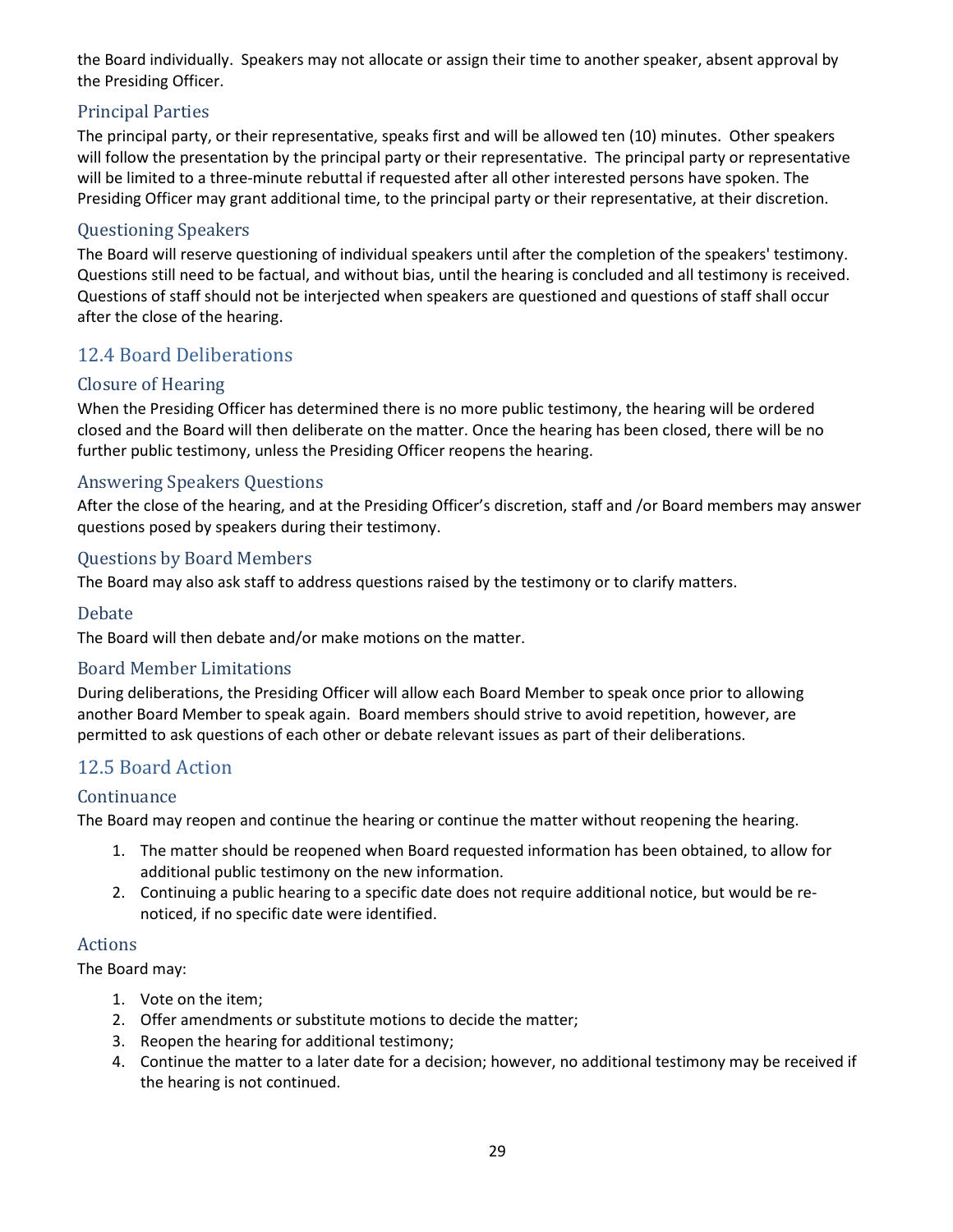## <span id="page-29-0"></span>Finding

Board members should generally explain their actions in quasi-judicial matters and should make appropriate findings to support their action. Written resolutions may be adopted or prepared for a subsequent meeting.

#### <span id="page-29-1"></span>Tie Votes

A tie vote is, in effect, a denial of the matter. In the event of a tie vote, the matter will be automatically continued to the next meeting without reopening the hearing, in the following circumstances: (i) if a Board member was absent, or (ii) if it was a quasi-judicial matter. No motion to reconsider is required.

# <span id="page-29-2"></span>12.6 Extra-Meeting Contact on Matters Set for Public Hearing

#### <span id="page-29-3"></span>Minimize Contact

Board members should minimize their contact with persons who will be the subject of a quasi-judicial public hearing to be heard before the Board. Board members should avoid extra-meeting contacts or discussion with persons, advocacy, or special interest groups, regarding the topic of a future public hearing.

#### <span id="page-29-4"></span>Any Extra Meeting Comments Noncommittal

If a Board Member is contacted directly by such person, outside the meeting setting, the board member shall refrain from expressing any viewpoints, or thought process, to the person until after the public hearing. The Board member may explain that they are unable to express any views on the matter until all evidence has been heard in the course of a public hearing, and should encourage any such person to present their position in writing or orally at the public hearing.

#### <span id="page-29-5"></span>Disclosure

At the commencement of the public hearing, the Board member must publicly disclose any extra-meeting contact or discussion that may be relevant to the decision.

#### <span id="page-29-6"></span>Inspection

The limitations set forth in this section shall be read as not to prevent a Board member from inspecting a site that will be relevant to a public hearing. However, at the beginning of the public hearing, the Board member shall disclose the site inspection, for the record.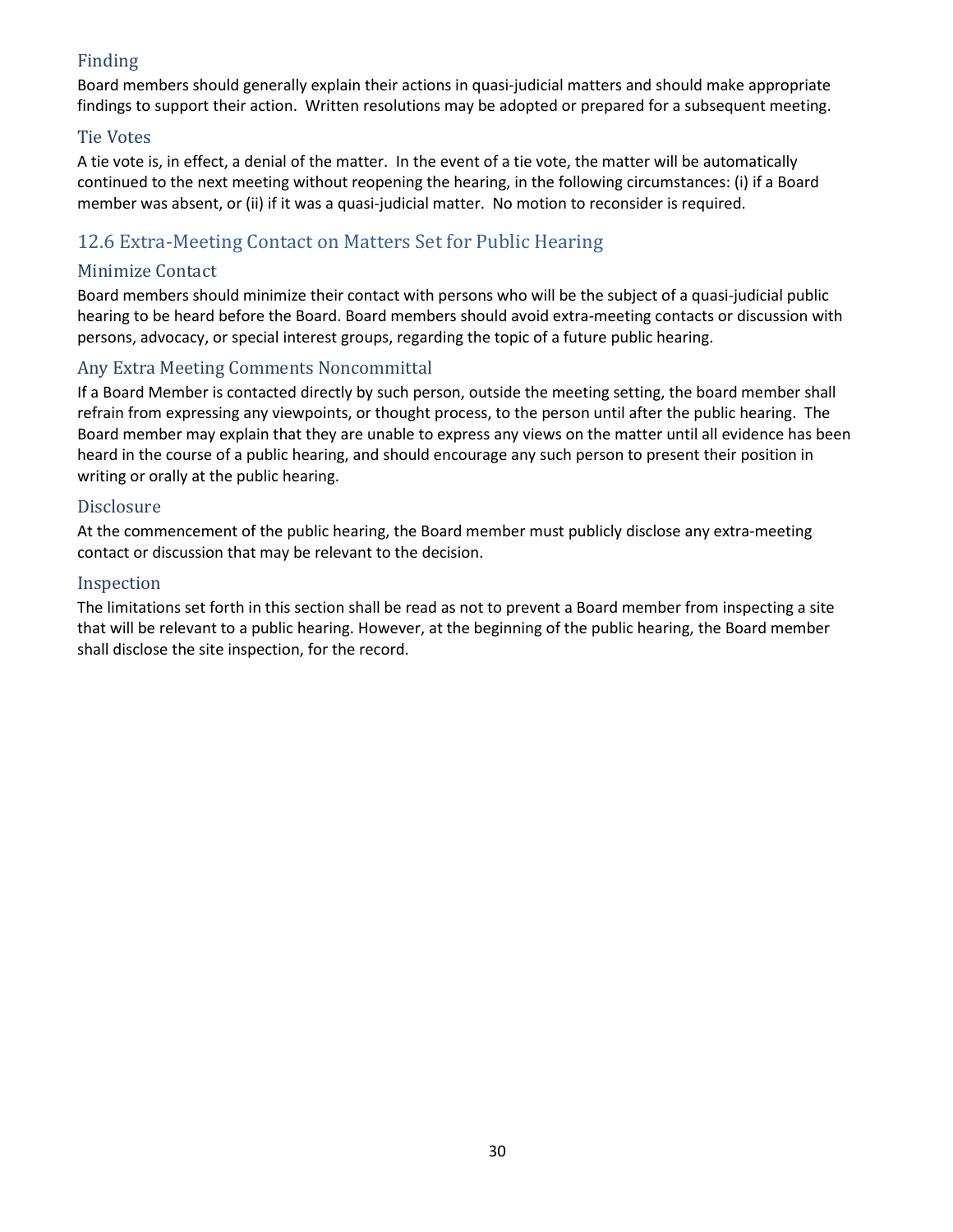# <span id="page-30-0"></span>ARTICLE 13: PROCEDURE FOR FIRE CODE APPEALS

Filing of appeals shall be in conformance with the California Fire Code then presently in force. Appeals must be in writing and must be filed within ten (10) days after the actions, which constitutes the basis for the appeal. All appeals shall set forth in detail each matter appealed and the facts upon which the appeal is made. In addition, persons filing for appeal(s) are encouraged to meet with the fire chief and/or their designated representative(s) before the hearing in an attempt to resolve the grievance(s), if possible. This meeting will not only afford an opportunity to resolve the grievance but will also provide the fire chief an opportunity to formulate a recommendation to the Board of Directors that could include possible mitigation, alternatives, or concessions.

Within thirty (30) days of receipt of an appeal, the District Board shall conduct a hearing. Appellant may request that the appeal be scheduled more than thirty (30) days after receipt of the appeal with the approval of the fire chief. Written notice of the date, time, and place of the hearing shall be served upon the appellant not later than ten (10) days preceding the date of the hearing. The hearing on the appeal shall appear on the District Board's agenda as a Public Hearing on New Matters item.

The hearing shall be conducted informally, and the appellant and the District staff shall be afforded the opportunity to present evidence and testimony on all relevant issues. Appellant may be represented at the hearing by counsel at the appellant's expense. The provisions of the California Administrative Procedures Act (Government Code § 11500, et seq.) shall not apply to the hearings, nor shall any formal rules of evidence in civil or criminal judicial proceedings be applicable. The Presiding Officer may impose reasonable limitations on the number of witnesses heard, and on the nature and length of the testimony.

At the conclusion of the hearing, the appeal shall be placed on the agenda for the next regularly scheduled meeting of the District Board for action on the New Business item. The District Board shall decide the appeal based upon the evidence and testimony presented at the hearing. The District Board, on motion, may grant or deny the appeal, or issue such other direction to the fire chief as permitted under the Uniform Fire Code or regulations promulgated thereunder by the Board. The District Board shall direct the Clerk of the Board or staff to notify the appellant in writing of the District Board's action on the appeal within ten (10) days.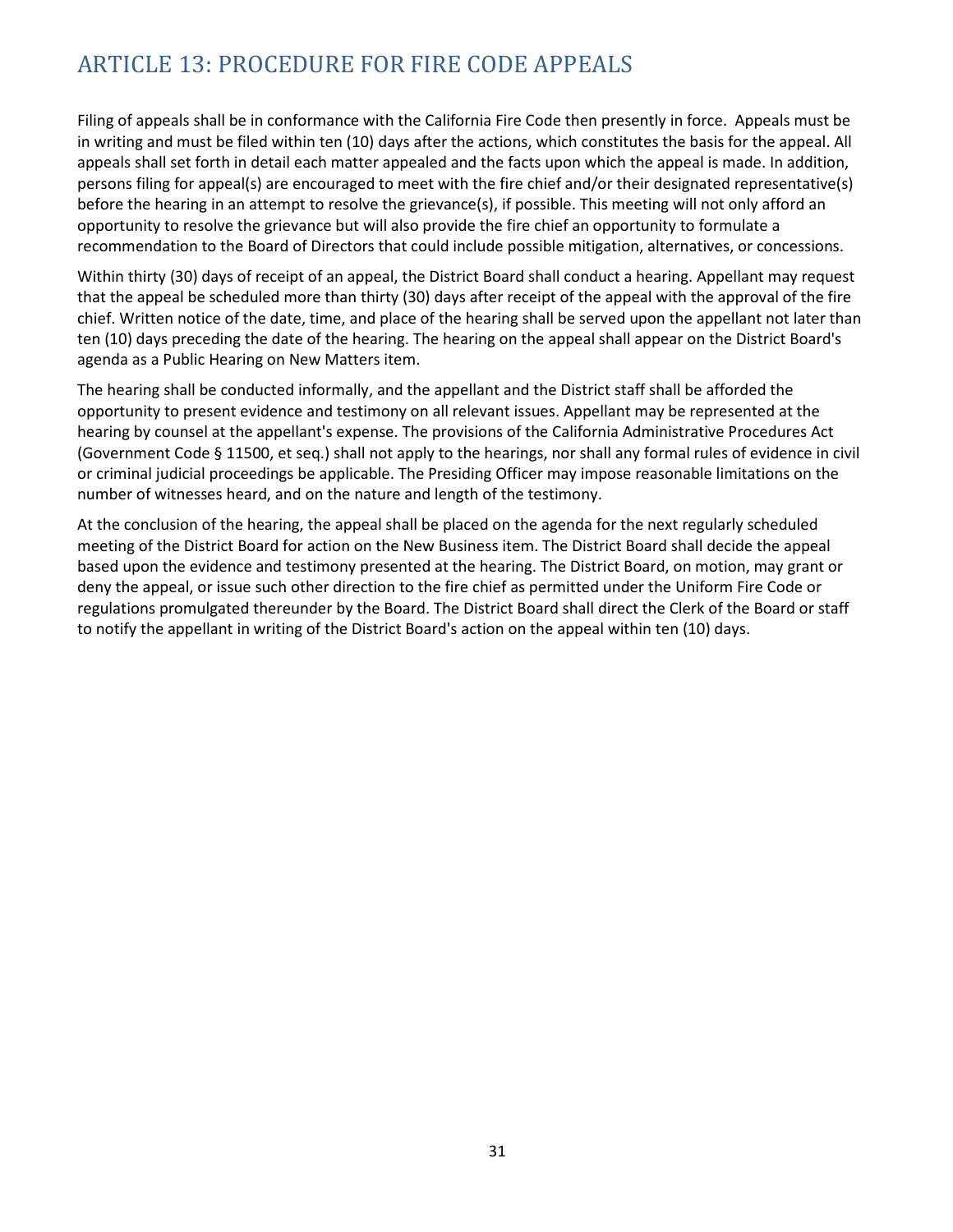# <span id="page-31-0"></span>ARTICLE 14: FIRE DISTRICT LEGAL COUNSEL

It shall be the responsibility of the District Board to select legal counsel to represent the legal needs of the District. The Board shall recognize its responsibility to seek the advice of legal counsel whenever it is unclear regarding legal questions or whenever an action being considered by the Board may result in placing the District in legal jeopardy.

Legal counsel for the Fire District may attend Regular Fire District Board Meetings when legal advice, contract consultation, and/or Closed Session interactions deem it necessary by the Board President or the Fire Chief.

**In keeping with District Policy and fiscal responsibility, all legal counsel contact from Board members or staff shall have prior approval by the Board President and/or Fire Chief for matters requiring a legal interpretation.**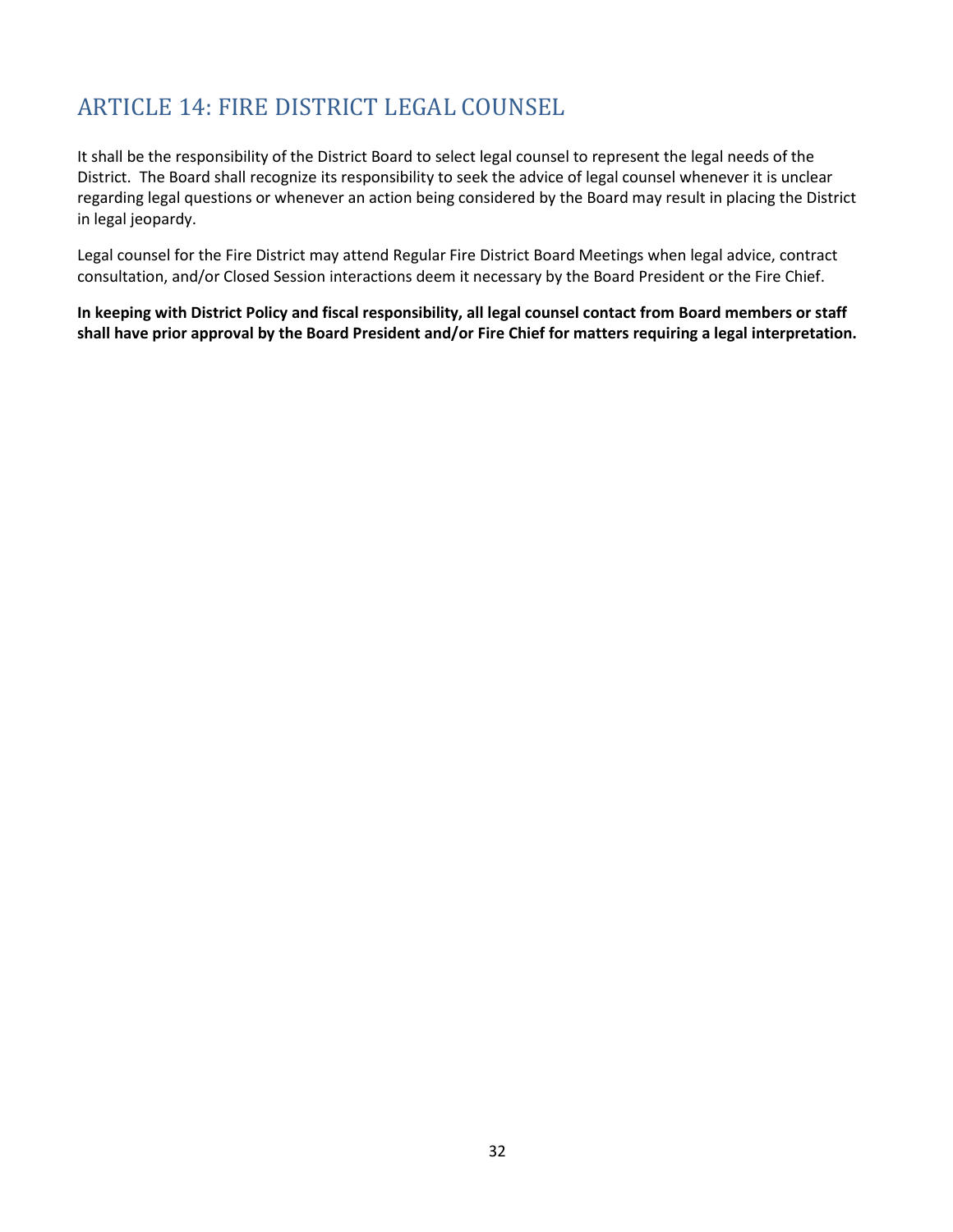# <span id="page-32-0"></span>APPENDIX A - ADDITIONAL ORIENTATION AND ACCESSORIES

- 1. Tour of the District facilities
- 2. Roster and Phone Lists
- 3. Shift Calendar
- 4. Shift Rosters
- 5. District Map
- 6. Ethics Training Materials
- 7. District Harassment Policy Acknowledgement
- 8. District Information Security Acknowledgement
- 9. Metal Director badge
- 10. Laminated plastic photo identification/access badge
- 11. Lanyard for photo identification badge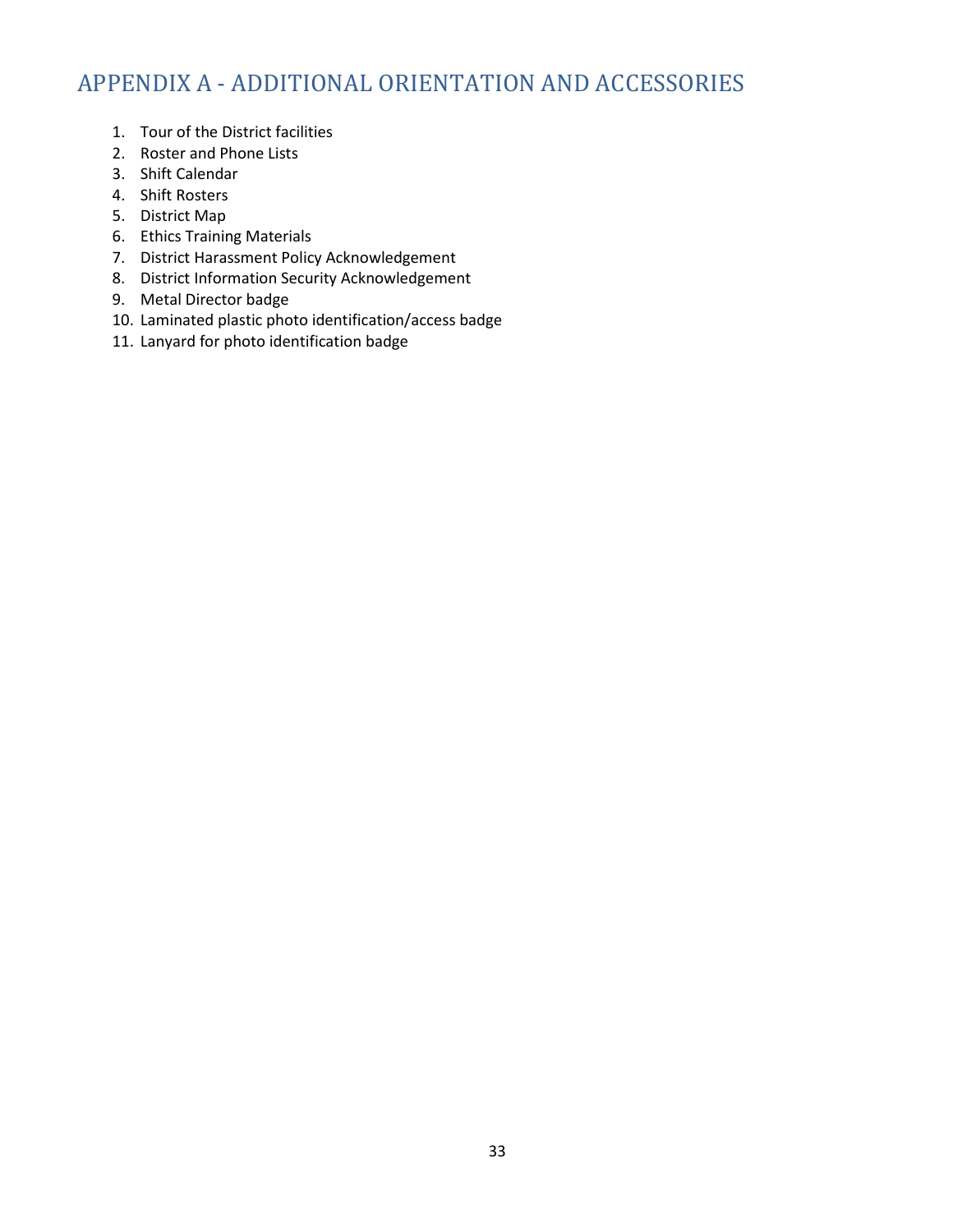# <span id="page-33-0"></span>APPENDIX B - BOARD STANDING CALENDAR GUIDELINE

| <b>Annual Board Agenda Items</b> |                                                                                                                       |                                |  |
|----------------------------------|-----------------------------------------------------------------------------------------------------------------------|--------------------------------|--|
|                                  |                                                                                                                       |                                |  |
| <b>Month</b>                     | Item                                                                                                                  | <b>Type</b>                    |  |
| January                          | <b>Recognize the Outgoing President</b>                                                                               | Presentation                   |  |
| January                          | Establish ad-hoc Budget Review Committee                                                                              | Regular                        |  |
| February                         | <b>Mid-Year Budget Revisions</b>                                                                                      | Consent                        |  |
| March                            | Review Fee Schedule                                                                                                   | Regular                        |  |
| April                            | <b>Adoption of Fee Schedule</b>                                                                                       | <b>Public Hearing</b>          |  |
| April                            | Establish Ad-hoc Budget Development committee                                                                         | Regular                        |  |
| May                              | <b>Policy Manual Review</b>                                                                                           | Regular                        |  |
| May                              | Approve Draft Preliminary Proposed Budget                                                                             | Regular                        |  |
| May                              | <b>Establish Chief's Evaluation Committee</b>                                                                         | Regular                        |  |
| June                             | <b>Renew Expiring Contracts</b>                                                                                       | Consent                        |  |
| June                             | Set Special Tax & Benefit Assessment Rates                                                                            | Regular                        |  |
| June                             | <b>Appropriations Limit</b>                                                                                           | Regular                        |  |
| June                             | <b>Chief Annual Review</b>                                                                                            | <b>Closed Session</b>          |  |
| July-Sept                        | <b>Approve Final Budget</b>                                                                                           | <b>Public Hearing</b>          |  |
| October                          | <b>Conflict of Interest Biennial Update</b>                                                                           | Regular                        |  |
| November                         | <b>Ceremony for Outgoing Board Members</b>                                                                            | Ceremonial                     |  |
| November                         | Set Meeting Dates and Time for the Following Year                                                                     | Regular                        |  |
| December                         | Swearing in and Presentation of Certificates to<br>Newly Elected Board Members and Re-elected<br><b>Board Members</b> | Board<br>Reorganization        |  |
| December                         | Nomination and Election of President and Vice<br>President                                                            | <b>Board</b><br>Reorganization |  |